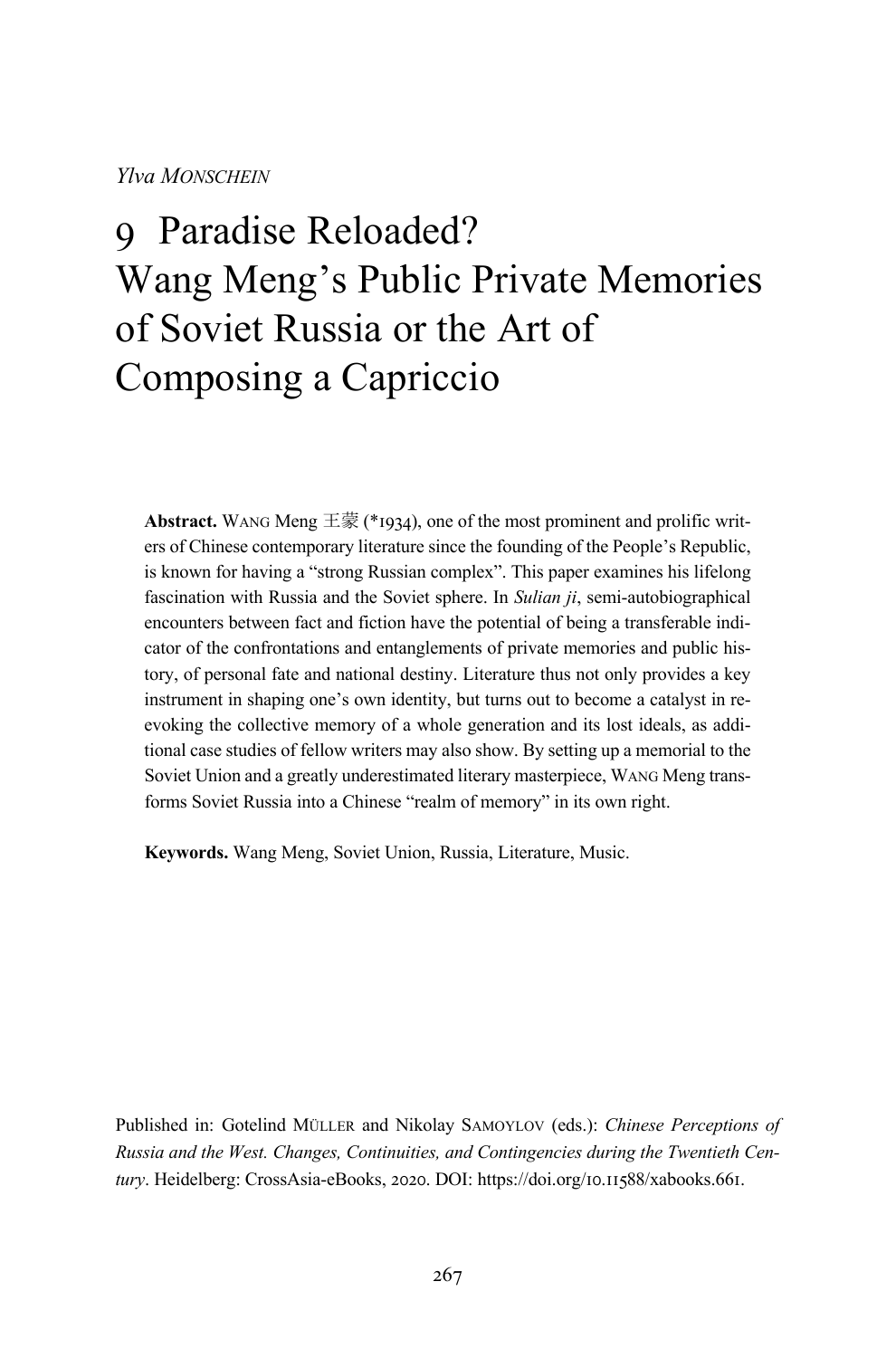#### Introduction

In the TV series *The Black Hole*<sup>1</sup> of 2002, the criminal hero, time and again vanishes behind his luxury bureau into a secret room with a Spartan military interior to play a Soviet evergreen on his accordion. The song "Ural Rowan Tree" about a young girl who has to decide between two equally attractive lovers appears to be a metaphor for the inability to choose between two systems, the ultra-left and the market economy. When analyzing modern Chinese literature, could this private hideout for your eyes only, a world between dream and trauma, turn out to be the image of a Soviet Russia in the Chinese mind?

Taking WANG Meng 王蒙 (\*1934) as an example, there are more options to perceive today's neighboring country, and nobody seems to be more suitable to serve as a case study in terms of quality and quantity. Being able to continuously reinvent himself and at the same time staying true to his origins, this liberal intellectual who would even defend commercial culture<sup>2</sup> is one of the most representative authors of the first writer generations of the People's Republic of China  $(PRC)$ .<sup>3</sup> He also shaped cultural politics during the 1980s as the minister of culture from 1986 to 1989, a post he stepped back from in reaction to the bloody Tiananmen events.

Moreover, the author is known for being deeply influenced by Soviet Russian literature,<sup>4</sup> and having a "strong 'Russian complex'"<sup>5</sup>. Would it therefore suffice to interpret his texts on the topic as a pure expression of "nostalgia"6 or a "quixotic

<sup>1</sup> Heidong 黑洞 (The Black Hole), 31-part TV serial of 2001, directed by GUAN Hu 管虎 (\*1968), based on the novel by ZHANG Chenggong 张成功, Starring: CHEN Daoming 陈道明.

<sup>2</sup> Cf. WU Jin: *The Voices of Revolt. Zhang Chengzhi, Wang Shuo and Wang Xiaobo*, UMI dissertation, Ann Arbor: University of Oregon 2005, p. 28.

<sup>3</sup> For an overview of the PRC's first six literary generations see Helmut MARTIN: "Wang Mengs Roman *Schwer fällt das Wiedersehen* und die Begegnung mit dem Ausland". In: Helmut MARTIN: *Chinesische Literatur am Ende des 20. Jahrhunderts. Chinabilder II. Neuanfänge in den 80er und 90er Jahren*, Dortmund: Projekt Verlag 1996, pp. 279–291.

<sup>4</sup> ZHU Jingyu 朱靜宇: *Wang Meng xiaoshuo yu Su-E wenxue* 王蒙小說與蘇俄文學 (Wang Meng's Fiction and Soviet-Russian Literature), Taibei: Wen she zhe chubanshe 2011, p. 3. 5 LIU Haihua 刘海花: *Wang Meng shiye zhong de Su-E xingxiang – yi "Sulian ji " wei lie* 王蒙视野中的苏俄形象–以"苏联祭"为列 (The vision of Wang Meng's images in the Soviet Union − *Soviet Offering* as an example), Master Thesis, Central South University (People's Republic of China), ProQuest Dissertations Publishing, May 2011, p. ii.

<sup>6</sup> Elizabeth MCGUIRE: *Red at Heart. How Chinese Communists Fell in Love with the Russian Revolution*, New York, NY: Oxford University Press 2017, pp. 366–372, however, quite a few of her arguments in this chapter as well as in chapter 15 (pp. 269–282) and some translations (e.g. p. 269) are questionable.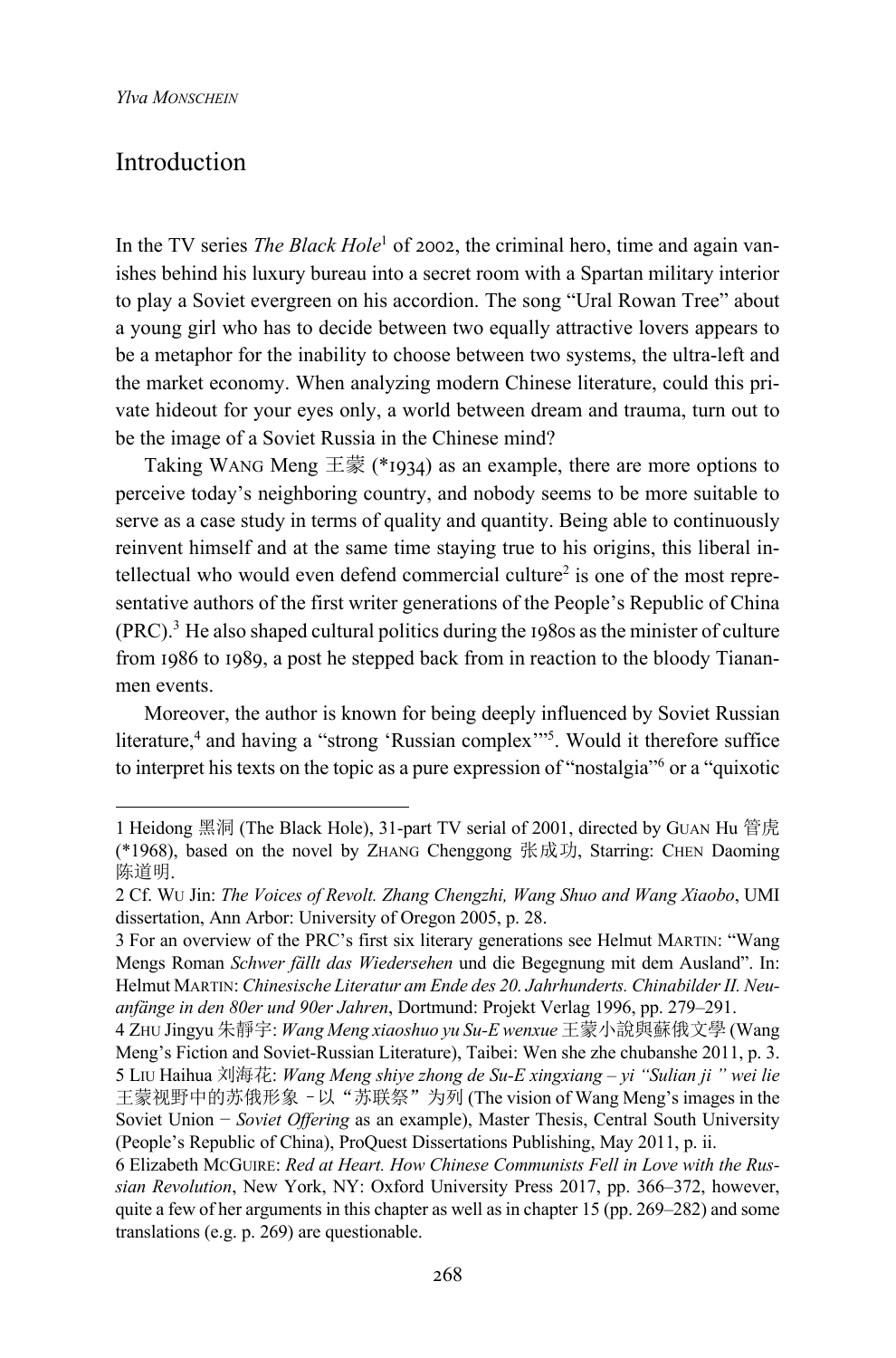quest"<sup>7</sup>? By adopting the mode of close reading, I would propose a diversified approach in order to examine the author's image of the Soviet Union and Russia. After reviewing WANG Meng's biography<sup>8</sup> and his early texts, the main focus will pertain to his most relevant *oeuvre* in the present context, *Sulian ji* 苏联祭 (Memorial of the Soviet Union)<sup>9</sup>. It can be considered the most important (post)modern Chinese literary work on Sino-Soviet relations to date. As a third step, the preliminary findings will be reflected on in view of comparable Sino-Russian and other perceptions, before finally drawing a general conclusion.

## Writing in times of turbulence while looking at Russia through a Soviet lens

WANG Meng's life and literary fate have been closely interwoven with Chinese history, aptly reflecting the impact of macro history on personal micro histories: At the outbreak of the Sino-Japanese War ( $1937-1945$ ) his family fled to "Beiping". He would always recall this "childhood occupied by a foreign army"10 as a time of utter evil and darkness, relieved only by the news of a bright Soviet empire, which, as he learned from his otherwise much despised father, was the "most

<sup>7</sup> Nicolai VOLLAND: *Socialist cosmopolitanism. The Chinese Literary Universe, (1945− 1965)*, New York: Columbia University Press 2017, p. 3.

<sup>8</sup> For biographical information see e.g.: DUZAN: "Wang Meng" (2019); WANG Meng: "Autobiographical Note". In: WANG Meng: *Selected Works of Wang Meng*, Vol. I, *The Strain of Meeting*, Beijing: Foreign Languages Press 1989, pp. 370–381; WANG Meng: "Verbannt nach Sinkiang. Oder vom tierischen Haß auf die Literatur". In: Helmut MARTIN (ed.): *Bittere Träume. Selbstdarstellungen chinesischer Schriftsteller***,** Taipei, Vanguard 1992, pp. 55–63; S. А. TOROPT͡SEV: "Van Mėn kratkai͡a biografii͡a" (Wang Meng. Short Biography). In: S. А. TOROPT͡SEV (ed.): *Van Mėn v kontekste sovremennoĭ kitaĭskoĭ literatury*  (Wang Meng in the context of contemporary Chinese literature), Moskva: Institut Dal'nego Vostka 2004, pp. 5–8.

<sup>9</sup> WANG Meng 王蒙: *Sulian ji* 苏联祭 (Memorial of the Soviet Union), Beijing: Zuojia chubanshe 2006. The title's translation follows: Mark GAMSA: *The Reading of Russian Literature in China. A moral example and manual of practice,* New York: Palgrave Macmillan 2010, p. 181.

<sup>10</sup> S. А. TOROPT͡SEV: "Preodeletʹ granit͡sy vremeni i prostranstva" (Overcoming the limits of time and space). In: VАN Mėn: *Izbrannoe* (Selected Works), Moskva: RADUGA 1988. Available online: https://www.e-reading.club/chapter.php/1044452/1/Men - Izbrannoe. html (last access 2019, October 15).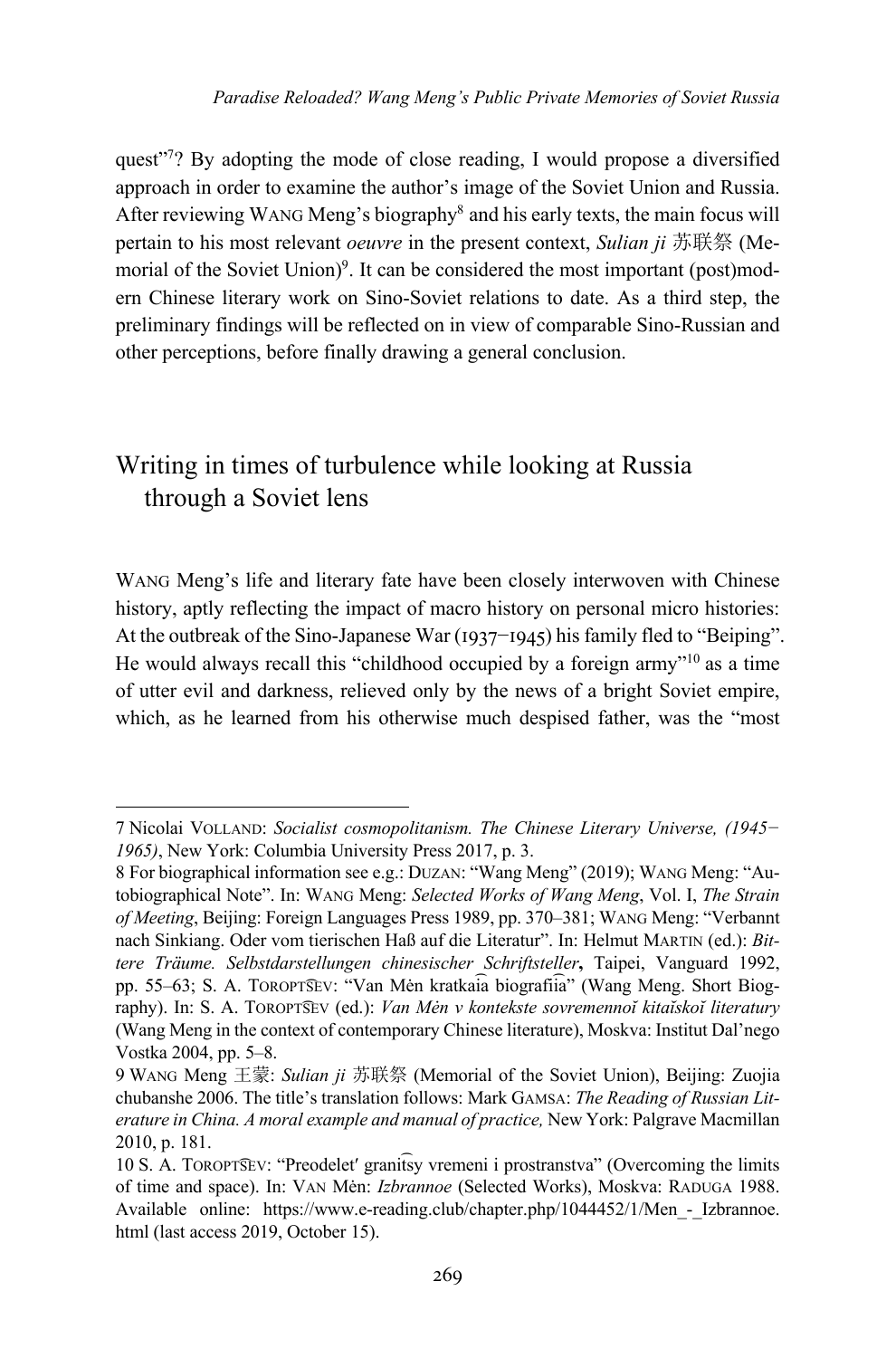powerful country in the world".11 Although his father left his mother and four young children in abject poverty, WANG Meng still managed to become an excellent student. During the Chinese Civil War (1945–1949), he joined the Communist underground and became a party member in 1948. A fellow student introduced him to left-winged ideology and "Katyusha (Katiusha)" (1938), the most popular Russian song of World War II.12

Soon after the founding of the PRC (1949) WANG Meng made a decent career as a member of the Chinese Youth League. He was a contemporary of the mass media campaign promoting eternal Sino-Soviet friendship and friendly bilateral relations in a worldwide unprecedented mode when the song "Moscow – Beijing"  $(1950)^{13}$  was launched − the only song which mentioned a foreign leader (MAO Zedong 毛泽东,  $1893-1976$ ) on equal terms to STALIN ( $1878-1953$ ).<sup>14</sup> Under the influence of the novels of Soviet author Sergey ANTONOV (Sergeĭ ANTONOV, 1915–1995) featuring people on a construction site, WANG Meng applied for studying architectural engineering but was rejected. Literature showed him a way out of his distress as writers were also supposed to fulfill the eminent role of engineers of the new Soviet people.15 According to WANG, "Soviet literature may have had an even greater impact than the country Soviet Union".16 Even more than the literary classics of Chinese modernity such as LU Xun 鲁迅 (1881-1936), BA Jin 巴 金 (1904-2005), or DING Ling 丁玲 (1904-1986), WANG Meng enjoyed the classics of Russian and Soviet literature. There is also evidence that Ilya EHRENBURG's (Il'ia ĖRENBURG, 1891–1967) theories lured him into writing.<sup>17</sup>

WANG Meng began writing in 1953, a fateful year when he or his Alter Ego in the semiautobiographical *Sulian ji* went ice skating once a week on the frozen Shichahai Lake 什刹海 accompanied by the soundtrack of Soviet mass music through loudspeakers, listening to the Pyatnitsky (Pi͡atnit͡skiĭ) Russian Folk Choir

<sup>11</sup> WANG Meng 王蒙: *Wang Meng zizhuan di yi bu* 王蒙自传第一部 (Autobiography of Wang Meng, Part 1), Beijing: Beijing lianhe chubanshe 2017a, p. 55.

<sup>12</sup> Robert A. ROTHSTEIN: "Homeland, Home Town, and Battlefield: The Popular Song". In: Richard STITES (ed.): *Culture and Entertainment in Wartime Russia*, Bloomington, Indianapolis: Indiana University Press 1995, p. 78; Richard STITES (ed.): *Russian popular culture. Entertainment and society since 1900*, Cambridge: Cambridge University Press 1992, pp. 77f.

<sup>13</sup> Music by the Georgian Vano MURADELI (1908−1970), text by Mikhail VERSHININ (1923−1987).

<sup>14</sup> Alexander LUKIN: *The Bear Watches the Dragon. Russia's Perception of China and the Evolution of Russian-Chinese Relations since the Eighteenth Century*, Armonk, NY, London: M. E. Sharpe 2003, pp. 117f.

<sup>15</sup> NG Mau-sang: *The Russian Hero in Modern Chinese Fiction***,** Hong Kong: Chinese University Press 1988, p. x.

<sup>16</sup> WANG Meng: *Sulian ji* (2006), p. 178.

<sup>17</sup> WANG Meng: *Wang Meng zizhuan* (2017a), p. 101.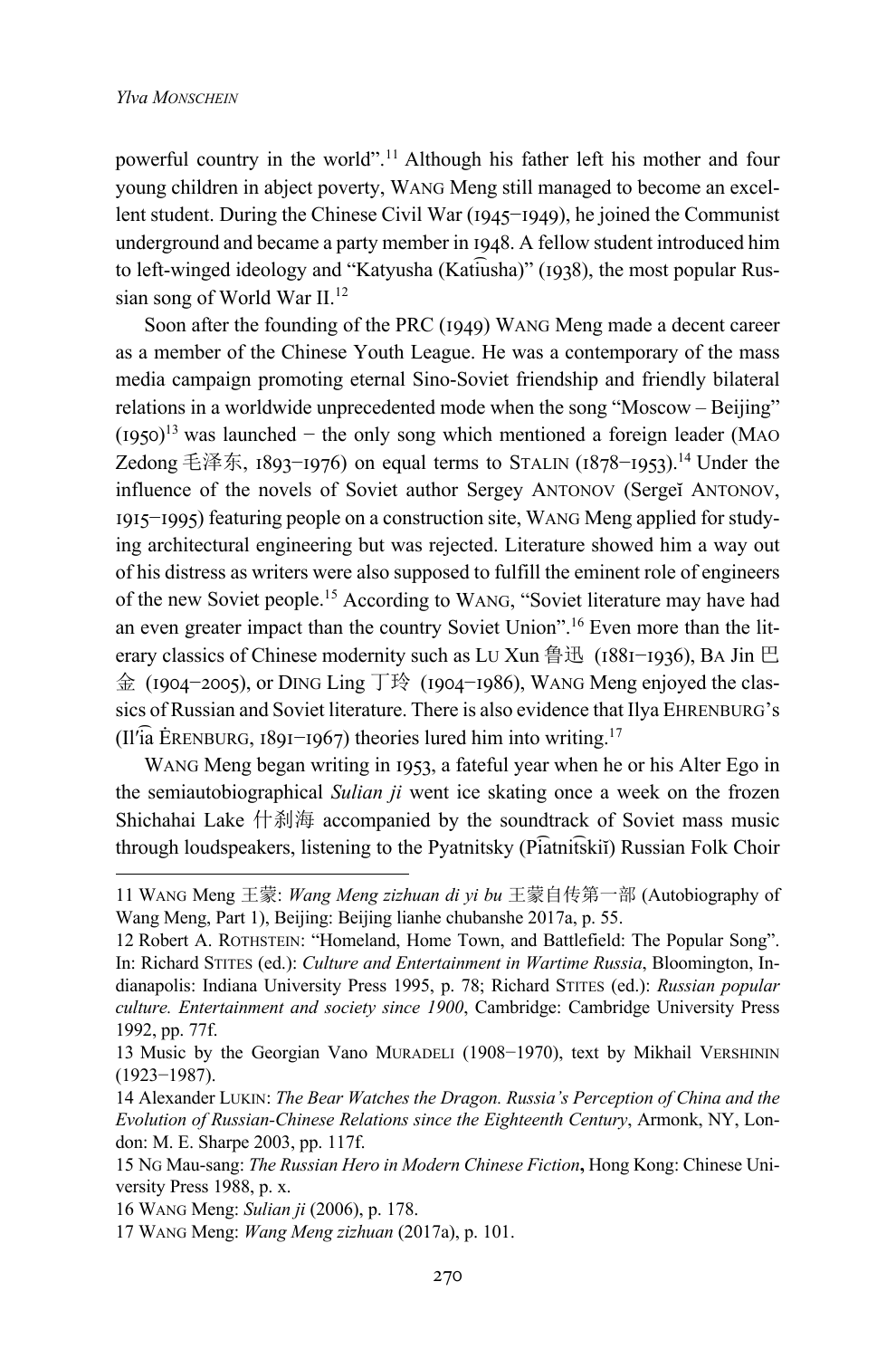and songs like "And who does know?"18. The scene evokes the happiest times of a Beijing youth in the 1950s and even after that. The 1999 Chinese TV serial *The Place Where Dreams Began*<sup>19</sup> has a similar skating scene on the same lake in the 1970s which the film aficionado may even refer to. From this early time onward writing became his way of literally reenacting the past, and music, especially Soviet and Russian music, was a major vehicle to invoke it.

The three famous novels of early Socialist realism belonged to WANG Meng's favorites:<sup>20</sup> *How the steel was tempered* by OSTROVSKY (OSTROVSKIĬ, 1832–1886), *The Iron Stream by SERAFIMOVICH (1863–1949), and <i>Cement by GLADKOV* (I883-I958). His first novel *Long live Youth!* (*Oingchun wansui* 青春万岁) followed the model of *How the steel was tempered*. WANG's short story "The Young Newcomer in the Organization Department" (*Zuzhi bu xinlai de qingnian ren* 组 织部新来的青年人)<sup>21</sup>, published in 1956 was an immediate success. This early short story already shows a typical pattern in the author's perspective of the Soviet Union. He designed it after the novel *The Tractor Station Manager and the Chief Agronomist* (1954) by Galina NIKOLAYEVA (Galina NIKOLAEVA, 1911–1963) which was recommended by the Youth League. The overzealous heroine Nastya KOVSHOVA (Nastia KOVSHOVA) serves as a role model for his main character.<sup>22</sup> NIKOLAYEVA's novel provides a veritable *vademecum* to the protagonist while his superior, on the other hand, used to read SHOLOKHOV's (1905–1984) *Virgin Soil* as well as *And Quiet Flows the Don* or TURGENEV's (1818-1883) *A Nest of Gentlefolk*. A tender love story between the protagonist and his unhappily married colleague unfolds toward the story's open end, symbolized by a new painting of "Moscow in spring" with the Soviet capital as a place of longing. Both enthuse over Pyotr TCHAIKOVSKY's (Pëtr CHAĬKOVSKIĬ, 1840-1893) Capriccio Italien aired by Radio Beijing.

After years of waiting, WANG Meng's first novel *Long Live Youth!* was partly published, albeit with disastrous consequences. The young author became a victim of the subsequent purge of rightists and was sent to the countryside for compulsory

<sup>18</sup> WANG Meng: *Sulian ji* (2006), p. 21.

<sup>19</sup> *Meng kaishi de difang* 梦开始的地方 (The Place Where Dreams Began), 20-part TV serial (1999), directed by YE Jing 叶京.

<sup>20</sup> WANG Meng: "Wonach ich suche". In: *Akzente. Zeitschrift für Literatur*, 32. Jg., Heft 2 (April 1985), p. 116.

<sup>21</sup> WANG Meng: "Der Neuling in der Organisationsabteilung". In: Wolfgang KUBIN (ed.): *Hundert Blumen. Moderne chinesische Erzählungen 1949−1979*, Frankfurt a. M.: Suhrkamp 1980, pp. 83–149; WANG Meng: "The Young Newcomer in the Organization Department". In: WANG Meng: *The Butterfly and Other Stories*, Beijing: Panda Books 1983, pp. 186–239.

<sup>22</sup> Douwe Wessel FOKKEMA: *Literary Doctrine in China and Soviet Influence 1956−1960*, The Hague: Mouton & Co. 1965, p. 100.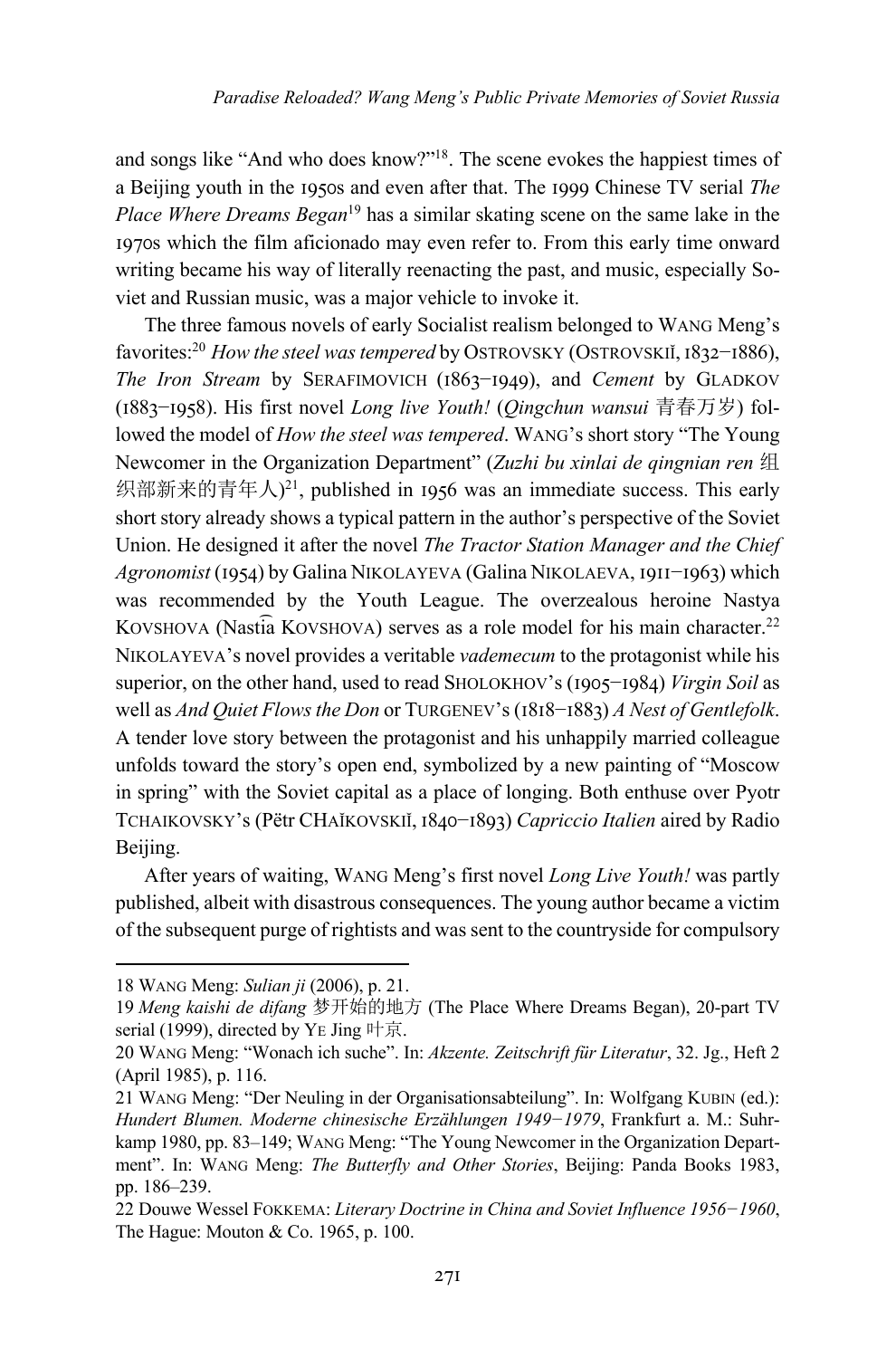labor although MAO Zedong personally put in a good word for him in supporting the novel's criticism of bureaucratic and corrupt tendencies. As an irony of fate, the successful publication originally was thought to serve as the entrance ticket to the Moscow World Youth Festival in August 1953.<sup>23</sup> The author had never imagined that it would take more than two decades for the final publication. (Three more decades later, on the occasion of the 70th anniversary of the PRC in 2019, the novel was chosen one of seventy novel classics.)

After a short rehabilitation in the early 1960s he went into more or less voluntary exile in the province of Xinjiang which in retrospect proved to be a blessing in disguise, as he was saved from the most atrocious purges of the Cultural Revolution. He felt lucky to live in an area where the Soviet Russian influence was relatively strong.<sup>24</sup> He also got astonishingly well along with the Uighur population of the borderlands and learnt their language to the extent of being able to translate local literature.<sup>25</sup> Meanwhile, however, the Soviet Union "turned from paradise to hell, from friend to enemy",<sup>26</sup> and one of his I-narrators recounts: "In the 1960s my youth ended – and at the same time the popularity of Soviet songs"<sup>27</sup>.

The death of MAO Zedong (1976) meant a "second liberation"<sup>28</sup>. After his rehabilitation in 1979, WANG Meng had a spectacular comeback in DENG Xiaoping's  $\mathcal{R} \mathcal{N} \mathcal{N}$  (1904–1997) new era of reform during the 1980s, a decade which brought an enormous boom of Western, as well as Russian and Soviet publications to the Chinese book market.<sup>29</sup> As a pioneer of avant-garde literature he soon became a well-received guest in international literary circles. The long time he spent as a political outcast proved to be a valuable asset: "I gained twenty years of intense life experiences. My starting point would be now a country of 8,000 miles and thirty years of political turbulences"30. The author caused controversies with new short novels like "Bolshevik Salute" ("Buli"  $\hat{\pi} \hat{\chi}$ ).<sup>31</sup> Being a representative of the

<sup>23</sup> DUZAN: "Wang Meng" (2019).

<sup>24</sup> ZHU Jingyu: *Wang Meng xiaoshuo* (2011), p. 4.

<sup>25</sup> See the review of Lutz BIEG: "Anekdoten vom Abteilungsleiter Maimaiti". In: *Die Horen. Zeitschrift für Literatur, Kunst und Kritik*, Bd. 155 (3 / 1989), pp. 224–230.

<sup>26</sup> WANG Meng: *Sulian ji* (2006), p. 251.

<sup>27</sup> WANG Meng: *Sulian ji* (2006), p. 214.

<sup>28</sup> WANG Meng: "Verbannt nach Sinkiang" (1992), p. 60.

<sup>29</sup> B. L. RIFTIN: "Ideologii͡a, ėstetika, kulʹtura. Ti͡anʹt͡ssinskie vstrechi 1981". In: *Voprosy literatury* (Literary issues) 1, 1984, pp. 96–129.

<sup>30</sup> WANG Meng: "Verbannt nach Sinkiang" (1992), p. 61.

<sup>31</sup> Cf. the articles of William TAY: "Modernism and Socialist Reform: The Case of Wang Meng", *World Literature Today*, Vol. 65, No. 3, *Contemporary Literature* (summer, 1991), pp. 411–413; William TAY: "Wang Mengs modernistische Erzählweise", *Die Horen. Zeitschrift für Literatur, Kunst und Kritik*, Bd. 155 (3 / 1989), pp. 233–237.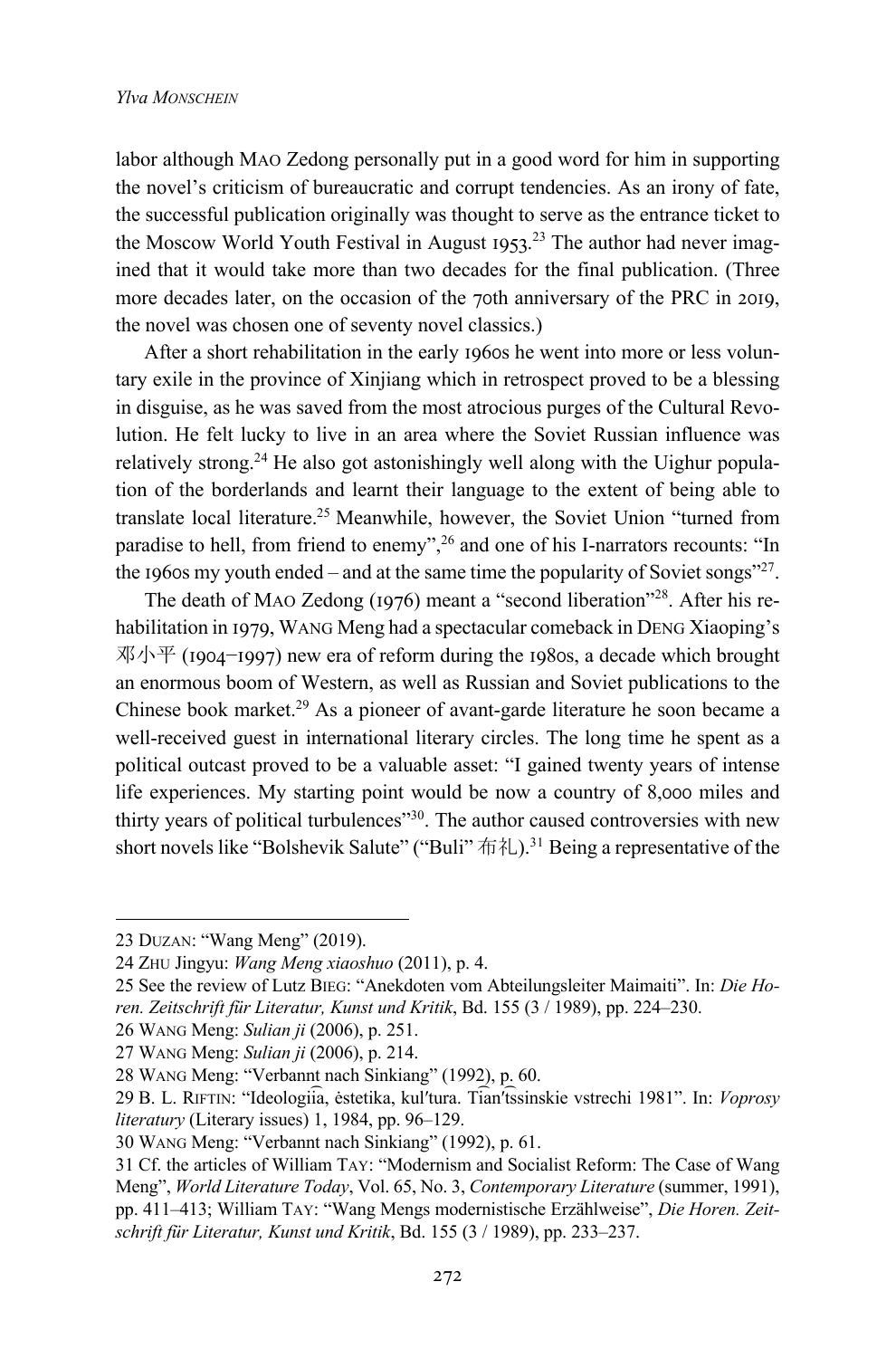so called "literature of introspection"<sup>32</sup>, he first had to face harsh criticism for a writing style considered westernized and modernist, too difficult to understand, and even lacking "Chineseness".33

Similar to "Buli", many of WANG Meng's novels start with the "golden era"<sup>34</sup> of the 1950s. He applies the same pattern in his "Seasons" ("*jijie* 季节") tetralogy and its follow-up novel *Qinghu* 青狐 (*Blue Fox*), where he returns time and again to certain motives of Sino-Soviet relations in the required historical context. The famous start of *A Tale of Two Cities*<sup>35</sup> as well as the family chronicle *Seasons of the Year*, published in 1953 by Vera PANOVA may have inspired not only his novel cycle.<sup>36</sup> PANOVA is repeatedly referred to in different texts of WANG Meng.<sup>37</sup> Her *Sentimental Novel* (1958), an autobiographical recollection of her youth, uses literary techniques similar to WANG and her photo appears among those of his favorite writers in *Sulian ji*: Maksim GORKY (Maksim GOR'KIĬ, 1868-1936), Aleksandr FADEEV (1901-1956), Vladimir MAYAKOVSKY (Vladimir MAIAKOVSKIĬ, I893−I930), and Yevgeny YEVTUSHENKO (Evgeniĭ EVTUSHENKO, 1932−2017).

WANG Meng visited the Soviet Union and later Russia at least four times. His first visit in 1984 came by chance as the film version of his fatal novel *Long Live Youth!*, *Qingchun wansui* (English title *Forever Young*) by director HUANG Shuqin 黄蜀芹 (\*1939) was chosen to be shown at the International Tashkent Film Festival. The second visit, twenty years later (in  $2004$ ),<sup>38</sup> was on the occasion of being granted an honorary doctorate by the Institute of Far Eastern Studies of the Russian Academy of Sciences in Moscow.<sup>39</sup> His first visit must have already caused a

<sup>32</sup> The term is explained in Helwig SCHMIDT-GLINTZER: *Geschichte der chinesischen Literatur. Von den Anfängen bis zur Gegenwart*, München: C. H. Beck 1999, p. 570.

<sup>33</sup> Leo Ou-fan LEE: "Erzähltechnik und Dissens. Zu Wang Mengs neueren Erzählungen". In: Wolfgang KUBIN (ed.): *Moderne chinesische Literatur*, Frankfurt a. M.: Suhrkamp 1985, p. 415.

<sup>34</sup> WANG Meng: "Andante Cantabile". In: WANG Meng: *Ein Schmetterlingstraum. Erzählungen*, Berlin, Weimar: Aufbau-Verlag 1988, p. 182.

<sup>35</sup> Charles DICKENS: *A Tale of Two Cities*, Beijing: Oxford University Press, Foreign Language and Teaching Press 1994, p. 1.

<sup>36</sup> On PANOVA see Johannes HOLTHUSEN: *Russische Literatur im 20. Jahrhundert*, München: A. Francke 1978, pp. 188–190.

<sup>37</sup> E.g. in *Huodong bian renxing* 活动变人形 (The Movable Parts) (1987), for a translation by Ulrich KAUTZ see WANG Meng: *Rare Gabe Torheit*, Frauenfeld: Verlag Im Waldgut 1994, p. 432.

<sup>38</sup> He visited Russia once more in 2007 attending a book fair and with his second wife in 2016 to attend the St. Petersburg International Cultural Forum. (Thanks to A. A. RODIONOV who pointed the latest visit out to me.)

<sup>39</sup> WANG Meng 王蒙: *Wang Meng zizhuan di-san bu* 王蒙自传第三部 (Autobiography of Wang Meng, Part 3), Beijing: Beijing lianhe chubanshe 2017b, p. 327.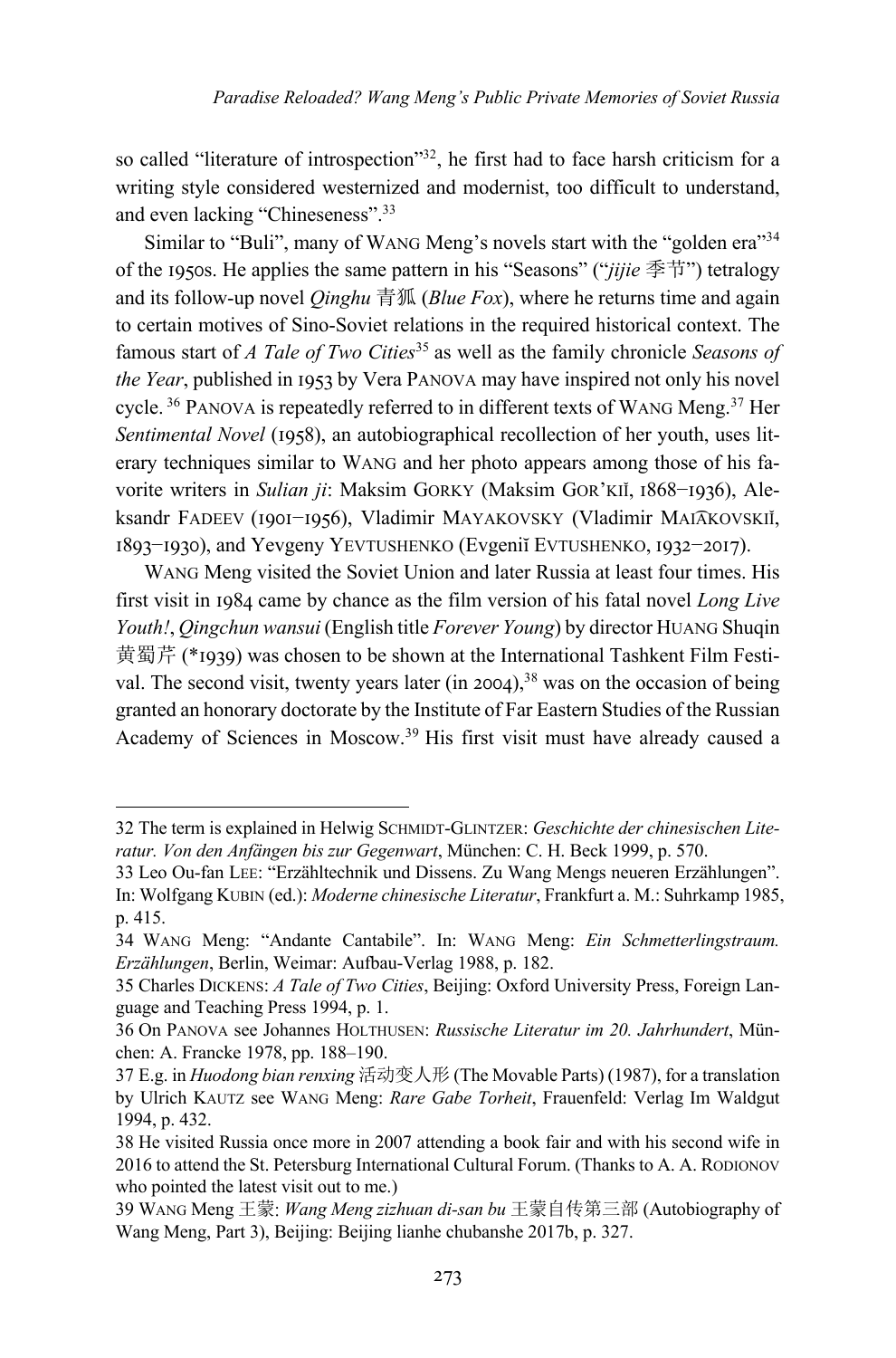certain disillusion: "In June I set out for a visit to the Soviet Union – a place that enchanted me, yet made me feel lost and hurt and disappointed."40

Russian music always was of particular relevance to WANG Meng. A telling example would be the medium-length novel "Andante Cantabile"<sup>41</sup> ( $1981$ ), where the Soviet impact is felt almost everywhere, beginning with the name of the I-narrator ZHOU Ke 周克, whose given name stems from the last syllable in "Bolshevik". The protagonist admires the professional revolutionary DZERZHINSKY (DZERZHIN-SKIĬ, 1877–1926), the founder of Lenin's Cheka. The funny poem on the commune by MAYAKOVSKY is cited only to state that in China even toothbrushes might be shared. <sup>42</sup> Even classic Russian poetry like Aleksandr PUSHKIN's (1799–1837) poem "If life deceives you..."  $(1825)$  seems to fit better for serving as a comfort to people than Tang poetry. On an old Japanese gramophone (WANG Meng himself possessed one), the youth are listening to Soviet songs like "LENIN Hills" sung by lyrical tenor Vladimir NECHAEV. But an absolute highlight to the protagonist is the second movement of TCHAIKOVSKY's string quartet No. I, *Andante Cantabile*. When listening to it, he meets the love of his life. She is wearing a white blouse and a dress in the style of the quasi sanctified heroine Zoya KOSMODEMYANSKAYA  $(Zoia Kosmoplem'IANSKAIA)$  in the "Stalinist fairy tale"<sup>43</sup> Zoya (Zoia, 1944). "Andante Cantabile" is the symbol of the young couple's common dreams. Similar to the love story later embedded in *Sulian ji*, a boat trip on a lake in Beijing is part of the amorous setting. However, due to the childish arrogance of the protagonist, who stylizes himself as a second Pavel KORCHAGIN trying to teach his friend Tonya TUMANOVA (Toni͡a TUMANOVA) like in the movie adaptation of OSTROVSKY's novel<sup>44</sup>, the lovers are separated for decades. After many twists and turns being reunited, they try in vain to recall their former enthusiasm for TCHAIKOVSKY's string quartet and finally come to the conclusion that it is simply outdated. Yet, as they assure each other, this is not due to the new recording by the Columbia Orchestra and has nothing to do with the "'superficial' Americans and their history of merely two hundred years", as "The problem is that we are no longer the same as before".45 Likewise WANG Meng was no more the same when he visited the Soviet Union: "Life is but one huge jet-lag. Most things of what one is yearning

<sup>40</sup> WANG Meng: "Autobiographical Note" (1989), p. 380.

<sup>41</sup> WANG Meng: "Ru ge de xing ban" 如歌的行板 (Andante Cantabile). In: WANG Meng: *Wang Meng wencun* 9 (2003), pp. 173–237; WANG Meng: "Andante Cantabile" (1988), pp. 109–204.

<sup>42</sup> WANG Meng: "Ru ge de xing ban" (2003), p. 178.

<sup>43</sup> Directed by Leo ARNSHTAM, cf. STITES: *Russian popular culture* (1992), pp. 114f.

<sup>44</sup> *Kak zakali͡alasʹ stalʹ* (1942), directed by Mark DONSKOĬ.

<sup>45</sup> WANG Meng: "Andante Cantabile" (1988), p. 203; WANG Meng: "Ru ge de xing ban" (2003), pp. 236f.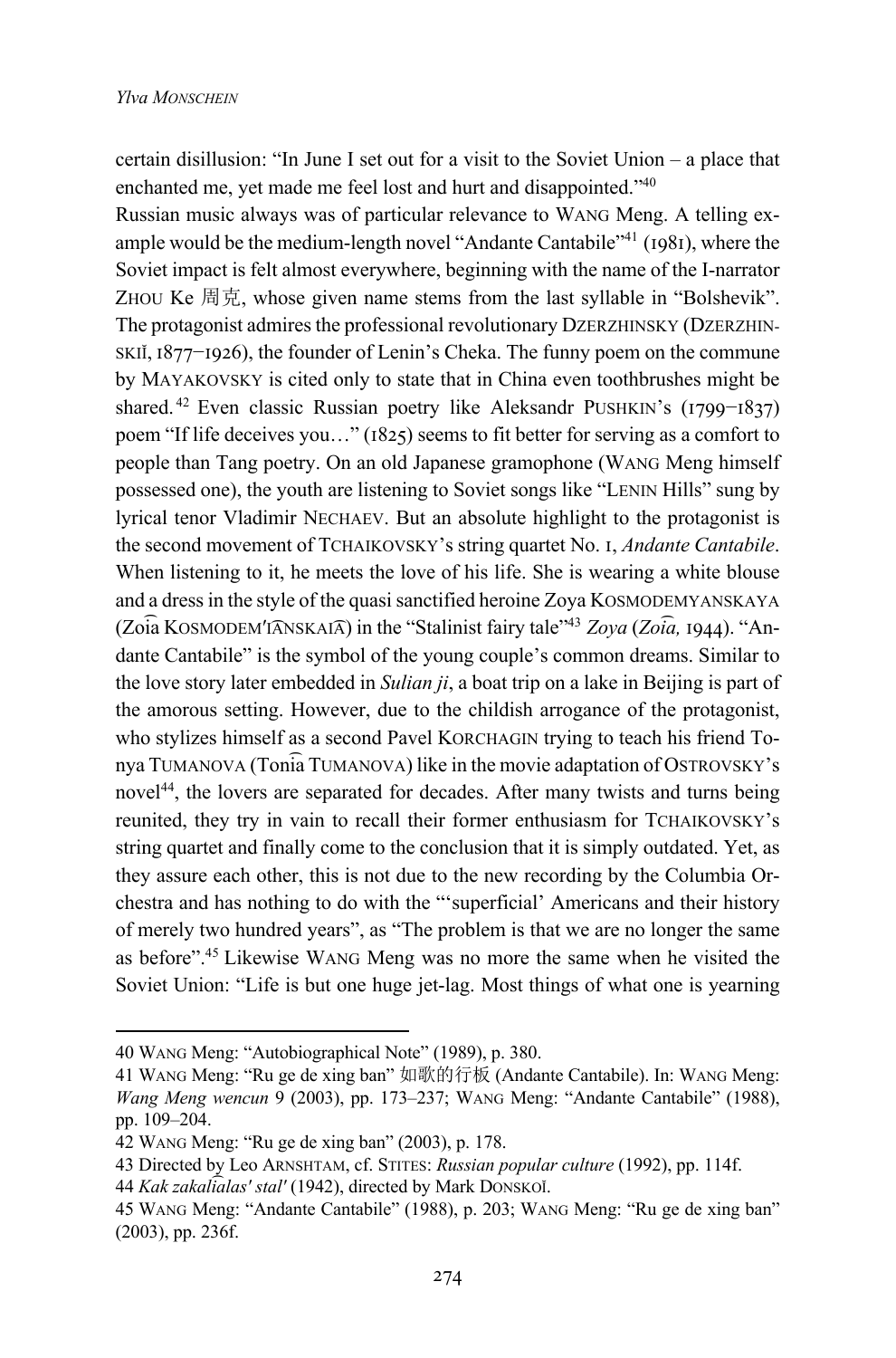for are unachievable. […] When I most longed to go to the Soviet Union was in the 1950s, thirty years later my dream finally came true, but after three decades external circumstances and inner attitudes have completely changed. The Soviet Union was not the Soviet Union of my dreams, Sino-Russian relations were even less the relations of thirty years before."<sup>46</sup>

While his early works show a Russia through the Soviet lens, can one expect a considerable change in his later perception similar to the "Andante Cantabile" story? An answer can be found when turning to *Sulian ji*, featuring the pitfalls of love in a transcultural setting.

### In the Mood for Love − *Sulian ji* as a Memorial of Transcultural Entanglements

Triggered by two journeys lying two decades apart, *Sulian ji* sets out on a reminiscent "spiritual adventure" and a part time sentimental journey through time and space to the dreamscape of his adolescence, the motherland of Socialism. In a note to the reader, WANG Meng presents his main leitmotifs: "If I had to paraphrase my youth in four keywords, it would be: revolution, love, literature and Soviet Union."47 In many of his texts, WANG Meng tries to evoke the enthusiastic feelings of his adolescence, albeit always from the position of someone who has overcome the fancies and teething problems of his youth.

At first glance *Sulian ji* with its "glossy" illustrations may merely look like a concealed culturally-toned attempt to propagate a rather stereotyped image of Soviet Russia. It presents a collage of essays, diary notes, travelogues, autobiographical memoirs, documentaries, fiction, excerpts of poems and song texts as well as more than 200 black and white illustrations. The author himself poses in several photos, subtitled as a rule with excerpts of the main text: "This is a journey about reanimating an old dream, but also a journey about bidding farewell to an old dream."48 This sentence may be considered the author's hidden concept of the book. The few Western analyses to date tend to only pay attention to its dream dimension. A polyphonic diversity and multiplicity of voices still combine astonishingly well in one whole ensemble which even could be regarded as a "novel"

<sup>46</sup> WANG Meng 王蒙: *Wang Meng zizhuan di-er bu* 王蒙自传第二部 (Autobiography of Wang Meng, Part 2), Guangzhou: Huacheng chubanshe 2007, p. 201.

<sup>47</sup> WANG Meng: *Sulian ji* (2006), p. 8.

<sup>48</sup> Ibid., p. 17.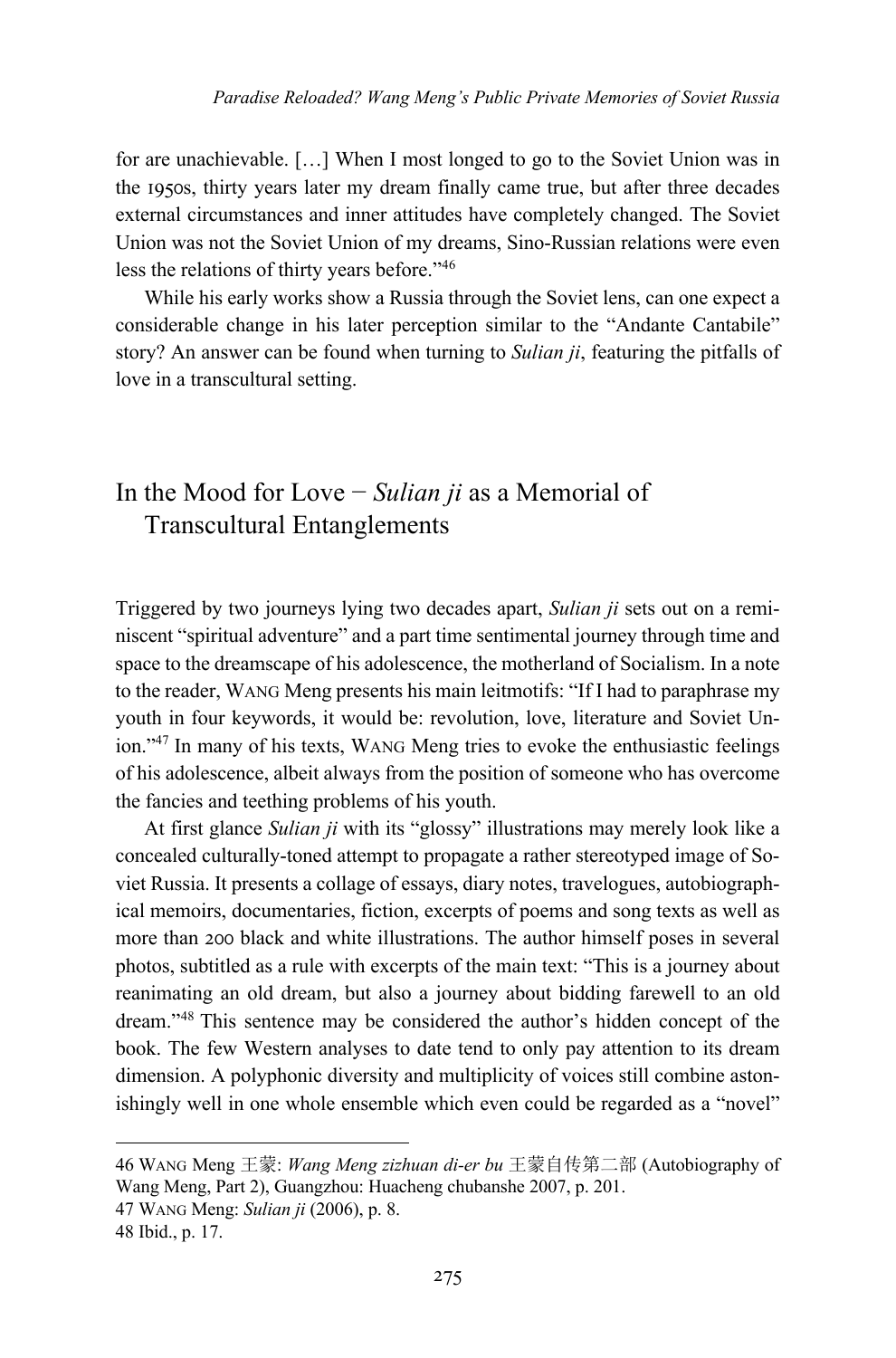$(xiaoshuo \psi \ddot{\theta})$ , as the author calls it on several occasions when trying to distance himself from the I-narrator.<sup>49</sup> The influence of Doris LESSING's (1919–2013) *The Golden Notebook* which combines different genres while leaving behind a linear narrative structure, should not be dismissed, as WANG Meng was personally acquainted with the British author since  $1988$ .<sup>50</sup>

Whereas the first part of *Sulian ji* mainly consists of older text segments dating back to WANG's first trip to the USSR in 1984, the second part is dominated by texts of the 1990s and later while step by step discreetly exposing weaknesses of the Soviet system or hinting at controversial topics of Sovietology. The author quotes the disputed memoirs of Dmitrij SHOSTAKOVICH (Dmitriĭ SHOSTAKOVICH, I906–I975), which mentions the Zhdanovshchina (I946–I948), or the inhuman role of Pyotr PAVLENKO (Pëtr PAVLÉNKO, 1899–1951) toward Osip MANDEL-SHTAM (1891–1938) during the Stalinist terror, although he voices unbroken admiration for PAVLENKO's prose. He describes the Soviet cult of monuments and the increasing emergence of LENIN statues after De-Stalinization "in order to fill the vacuum"51. From Lenin he comes to MARX who must feel "lonely" in comparison to Lenin with his many statues. On the other hand, he observes the role of monuments as a part of Soviet lifestyle and seems truly impressed by the custom of newlyweds laying flowers at the Tomb of the Unknown Soldier. As in more or less veiled cases before, he turns to his homeland and suggests: "Wouldn't it be a good idea, if young Chinese bridal couples laid down a wreath as well at the Monument of the People's Heroes?"52 Thus in all subtleness he alludes to the neglected memory of those killed during the Tiananmen incident in 1989.

As chapters of the second part of *Sulian ji* become increasingly shorter, they lead to the highly visible last and disproportionately longest chapter of the book. Picking up once more on the leitmotifs of the previous text, this chapter contains the key messages. WANG Meng's "sentimental journey" not only morphs into a time travel into his own past, but into fictionalized transcultural flashbacks of a whole generation where Soviet Russia becomes the personified beautiful girl with the graceful, seductive figure of a ballerina. The narrator describes a guest performance of *Swan Lake* and *Giselle* by the Moscow Ballet shortly before the founding of the People's Republic, on the occasion of the first Soviet friendship delegation to China in 1949: "When watching the ballet, I was determined to marry a Russian

<sup>49</sup> WANG Meng: *Sulian ji* (2006), pp. 220, 242; WANG Meng: *Wang Meng zizhuan* (2017b), pp. 363f.

<sup>50</sup> WANG Meng: *Wang Meng zizhuan* (2007), p. 312.

<sup>51</sup> WANG Meng: *Sulian ji* (2006), p. 65.

<sup>52</sup> Ibid., p. 78.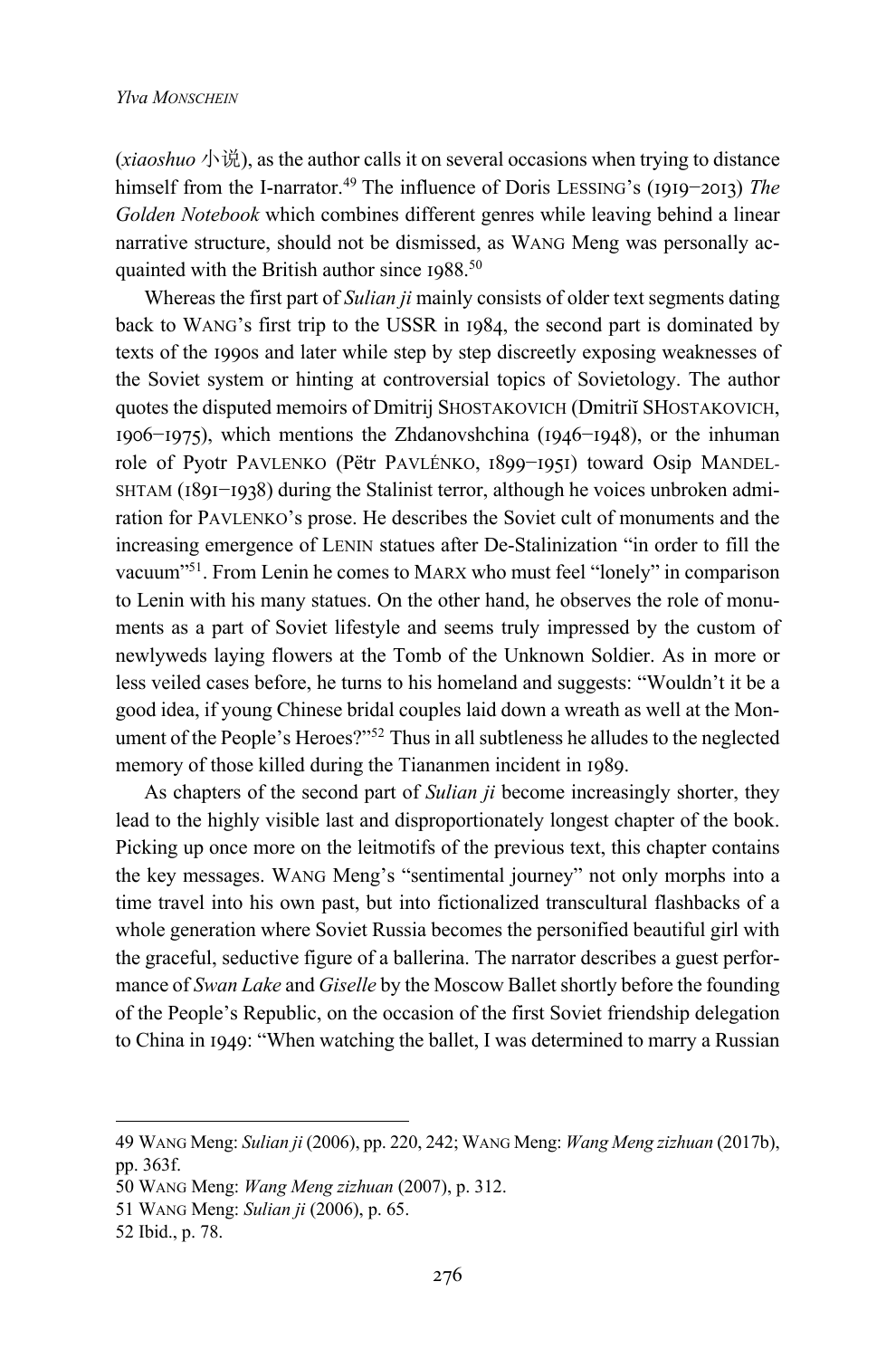girl, a Katyusha or a Natasha, a Lyubova (Li͡ubova) or a Svetlana. I absolutely wanted to marry the Soviet Union, no matter what."<sup>53</sup>

Like the postmodern movie *In the Mood for Love* (2000) by WONG Kar-wai  $\pm$ 家衛 (\*1958), WANG Meng's novels are inspired by moving soundtracks, displaying an "ever-present fusion between East and West" and a permeating "tension between past and present" linked to memory and desire.<sup>54</sup> Oscillating between time and space, his narrative imperceptibly moves back to a past overshadowed by unspoken taboos and tunes into a gripping Sino-Soviet romance, the I-narrator's personal affair, which at times may be even read as the author's own intimate *éducation sentimentale*, thereby slowly unveiling traces of an ominous love story, more possibly even the end of an affair before it began, between a young Chinese official named Wang and the Russian expert Katya SMIRNOVA (Kati͡a SMIRNOVA), one of the ca.  $18,000$  Russian specialists working in China between  $1954$  and 1958,<sup>55</sup> according to *Sulian ji*. Allusions to unfulfilled passions may be found throughout the whole text: On their stopover in the Hotel Rossiya (Rossii͡a), WANG's delegation makes the acquaintance of KURIHARA Komaki 栗原小卷  $(*1945)$ <sup>56</sup> once the most famous Japanese actress in Russia, who starred in the first joint Soviet-Japanese film drama *Moscow, My Love*<sup>57</sup> (1974) in the role of a girl born in Hiroshima, fulfilling her dream to become a prima-ballerina at the Bolshoi by performing TCHAIKOVSKY's *Giselle* and falling in love with a Russian sculptor before dying of leukemia. The author does not go into these details because they are directly linked to his hidden subtext as other scenes, for example, the mute eye contact between the author and an unknown Russian woman in a rainy park of Tashkent. <sup>58</sup> We are also introduced to Ivan KRAMSKOY's (Ivan KRAMSKOĬ, I837–I887) provocative "Portrait of an Unknown Woman" (1883), a personification of Russia's so-called "Soul"*.* The painting which by the way also embellished the poster of an exhibition entitled *Russia's Soul59* illustrates a single page in *Sulian ji*, featuring the recurring subject of a "sad beauty"<sup>60</sup> dressed in luxurious outfits with the subtitle: "Why do her eyes look so distressed?" and culminating in

<sup>53</sup> Ibid., p. 224.

<sup>54</sup> In WONG's movie see the filmography of Elizabeth WRIGHT: "Wong Kar-wai", May 2002, Available online: http://sensesofcinema.com/2002/great-directors/wong/ (last access 2019, October 15).

<sup>55</sup> WANG Meng: *Sulian ji* (2006), p. 226.

<sup>56</sup> Ibid., p. 97.

<sup>57</sup> *Moskva, li͡ubovʹ moi͡a*, directed by Aleksandr MITTA and YOSHIDA Kenji 吉田健二.

<sup>58</sup> WANG Meng: *Sulian ji* (2006), p. 126.

<sup>59</sup> Exhibition of the Bonner Bundeskunsthalle in 2007: *Russlands Seele. Ikonen, Gemälde und Zeichnungen aus der Tretjakov Galerie*.

<sup>60</sup> On the topic of "sad beautiful girls" see LIU Haihua: *Wang Meng shiye* (2011), pp. 22– 25.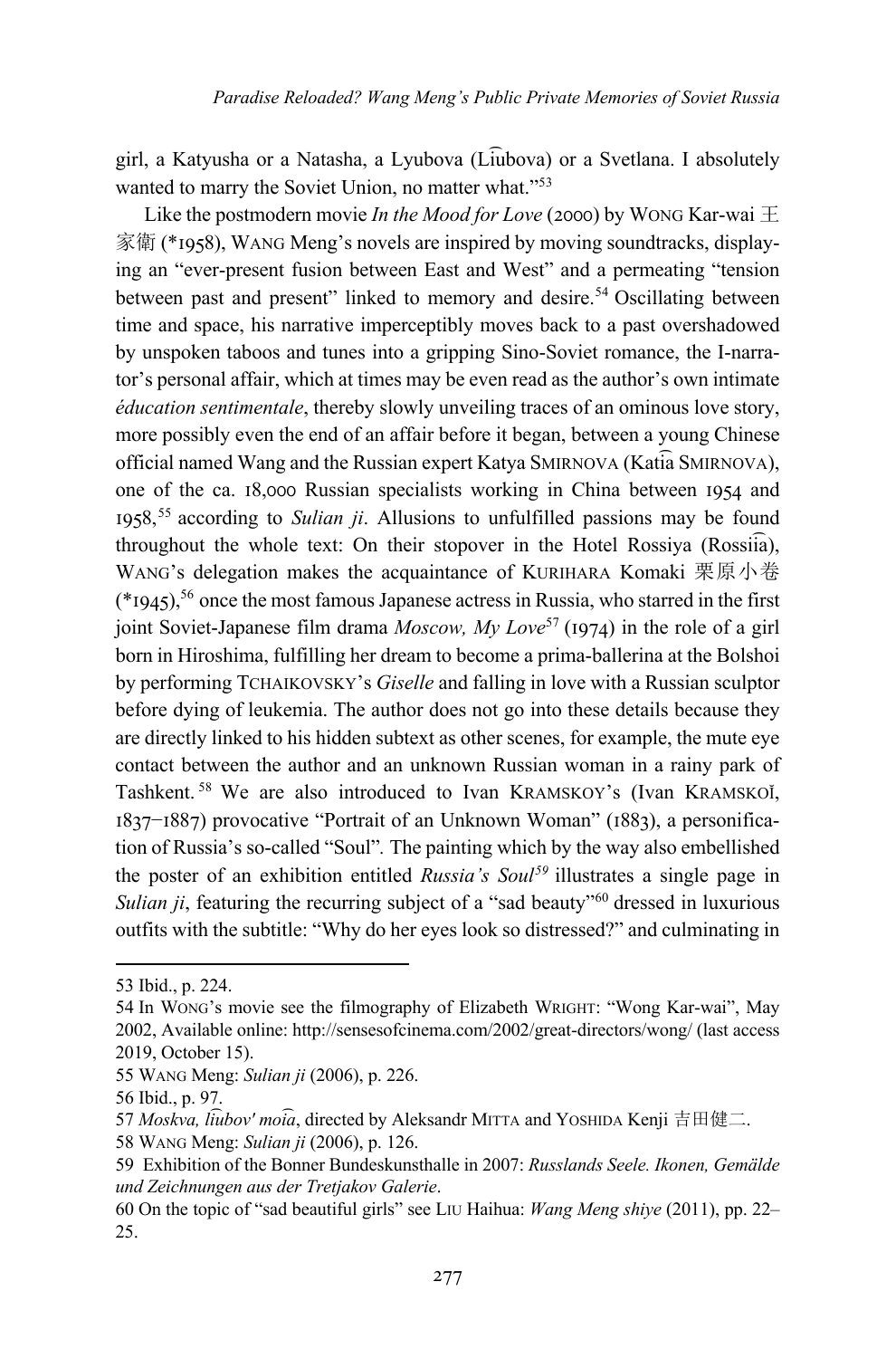the bilingual greeting: "Zdravstvuj (Zdravstvuĭ) – Hello Sadness!"<sup>61</sup> as if it were citing the bestseller *Bonjour Tristesse* (1954) by the 18-year-old Françoise SAGAN (1935–2004). The leitmotif of love drama pops up again in the chapter "Suliko",<sup>62</sup> a Georgian song and favorite of STALIN, mourning a late lover. The author himself hints at the love theme in connection with the name and the song "Katyusha", which becomes evident in the chapter "Pirog pies and Katyusha"<sup>63</sup>. Katyusha, the narrator tells us "was my first love".<sup>64</sup> But more important, already in the very first chapter under the heading of "Love in the Time of Turbulences"<sup>65</sup> – maybe a reference to the 1985 bestseller of Gabriel García MÁRQUEZ (1927–2014), *Amor en los Tiempos de Colera* (*Love in the Time of Cholera*) − there is a Sino-Russian love story mentioned and documented by photos, the story of the late "old G". A "Latvian"66 poetess, the former lover of this scholar and translator of Soviet literature, addresses WANG Meng during a literature reading. WANG seems to be shocked to hear their story which both kept secret to the day. The alias "G", we are told, is not his initial,  $67$  but the description would perfectly fit to GE Baoquan 戈宝权 (1913−2000), famous translator of Russian literature, journalist and diplomat. In fact, GE's full name is randomly mentioned and a few lines of his translation of PUSHKIN's elegiac poem "A Winter Evening" are cited, on the occasion of an evening in the Russian restaurant Baikal near the Russian embassy in Beijing 1998, where during the performance of a Russian vocal ensemble, the I-narrator all of a sudden imagines the female singer being his great love of the 1950s, beautiful Katerina SMIRNOVA with chestnut hair. Later, he imagines her being the daughter of SMIRNOVA.

The first name Ekaterina or Katerina and its diminutive variations like Katya (Kati͡a) or Katyusha as well as the song "Katyusha" appear as an ever-pervasive leitmotif. Already in "Bolshevik Salute" the song "Katyusha" was sung by the young couple on their wedding night – evoking memories of the year  $1946.68$ (Songs representing pertaining years would replace their diary.<sup>69</sup>) The leitmotif

<sup>61</sup> WANG Meng: *Sulian ji* (2006), p. 153.

<sup>62</sup> Ibid., pp. 144–153.

<sup>63</sup> WANG Meng: *Sulian ji* (2006), pp. 138–143.

<sup>64</sup> Ibid., p. 212.

<sup>65</sup> Ibid., pp. 30f.

<sup>66</sup> As Н. DEMIDO pointed out in S. А. TOROPT͡SEV (ed.): *Okno. Rossii͡a i Kitaĭ smotri͡at drug na druga: Rasskazy, ocherki, ėsse* (Window: Russia and China look at each other. Short stories, Features, Essays), Moskva: Akademkniga 2007, p. 13, the Russian speaking poetess has actually Armenian roots, but why should Wang not make use of his artistic freedom as in the case of old "G"?

<sup>67</sup> WANG Meng: *Sulian ji* (2006), p. 31.

<sup>68</sup> WANG Meng: "Mit bolschewistischem Gruß" (1988), p. 68.

<sup>69</sup> Ibid., pp. 79f.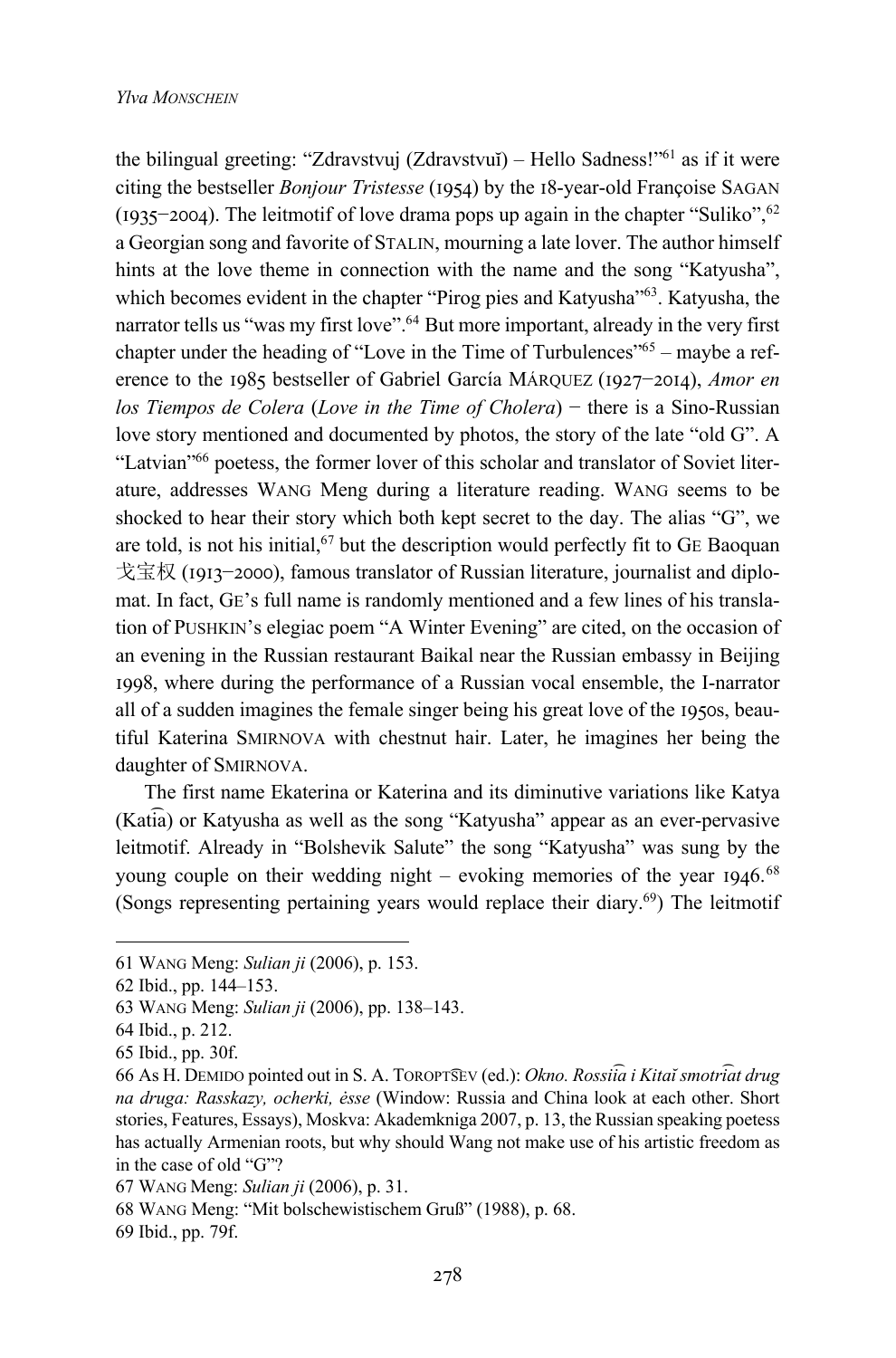becomes more obvious when the author ponders on the name of his host's and translator's daughter ("Was she really called Katyusha?"70). Toward the end of *Sulian ji*, where the notation and song text of "Katyusha" illustrate one page,  $71$ followed a few pages later by the dancing scenes from TCHAIKOVSKY's *Swan Lake*72, the secret love story lingering in permanent suspense is unveiled amidst a confusing fusion of fact and fiction. While the narrative constantly alternates between past and present, action and reflection, between today's Baikal restaurant in Beijing and the memoirs of a youth, the love story takes shape. In 1955, the  $2I$ year-old I-narrator is transferred to the Party Secretary post of the Youth League in a textile factory where he meets Ekaterina SMIRNOVA, the vice head of technical production, responsible for quality management as a member of the Soviet expert group from a Leningrad partner enterprise. It is attraction at first sight as he merely concentrates on her words translated by the interpreter nicknamed "Leatherball". Despite his Russian being as bad as her Chinese, they soon get closer during a Sino-Soviet dancing event: "Never again did I dance as happily with a woman − not even with my more than ten years-younger wife after the Cultural Revolution."73 The statements sound almost like a disclaimer to "pacify" WANG Meng's own wife CUI Ruifang 崔瑞芳 (1933–2012), being one year older, whom he married before the Cultural Revolution. However, an earlier edition of WANG Meng's autobiography includes an uncommented photo of a boat trip with his newly wed wife – in the background on the same boat sits a foreign lady with an unusually ample décolleté.74

Already in her thirties, the seductively beautiful "comrade Katya" with melancholic eyes and a sad smile is the only single person among the Russian experts. The interpreter tells him about the tragic fate of SMIRNOVA in the wake of World War II, but also spreads rumors about an illegitimate daughter and an affair with her superior. The gradually invoked personification of a tragic Russian beauty blends at least here with the person of foreign expert Katya, an opaque lady with a past. Her best years are over as the Sino-Soviet friendship is doomed to end, and the narrator feels the foreboding: "Every official document would give me the premonition that the Chinese-Soviet honeymoon was but a short dream of spring. $175$  A boat trip with Katya seems to be their first and only rather intimate meeting before parting, caught in the photo of a fellow expert.

<sup>70</sup> WANG Meng: *Sulian ji* (2006), p. 142.

<sup>71</sup> Ibid., p. 219.

<sup>72</sup> WANG Meng: *Sulian ji* (2006), p. 225.

<sup>73</sup> Ibid., p. 233.

<sup>74</sup> WANG Meng: *Wang Meng zizhuan* (2006), p. 152.

<sup>75</sup> WANG Meng: *Sulian ji* (2006), p. 229.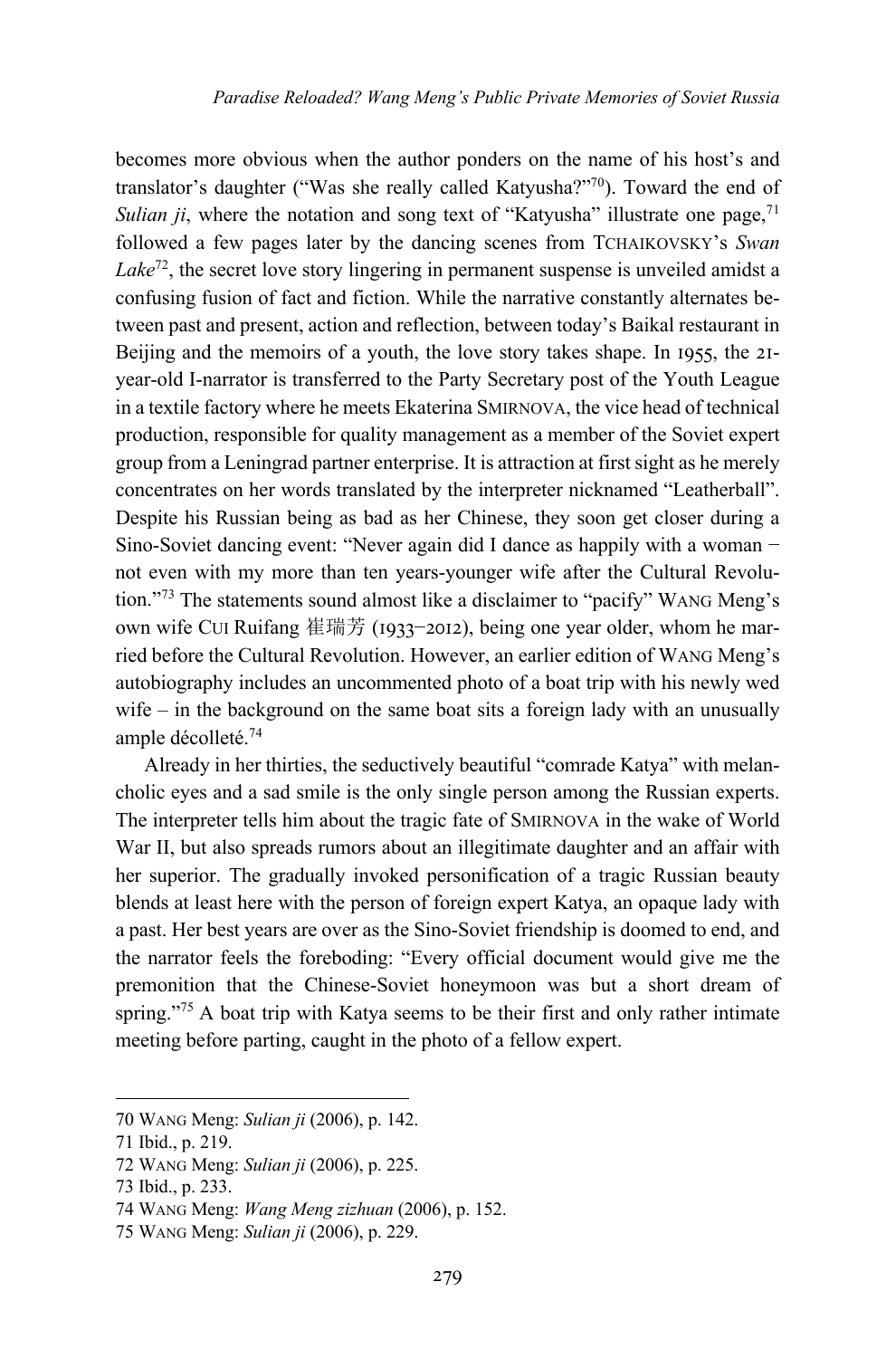After more than two decades, during the narrator's visit to Moscow, he receives Katya's phone call and at once recognizes her aged brittle voice singing "Fangzhi guniang" 纺织姑娘 ("Spin, oh my spinner") and stammering "Moscow – Beijing! STALIN – MAO Zedong!" in broken Chinese.76 He meets her twice, but never alone "to avoid misunderstandings". She must be  $64$  by now ("Russians age more quickly than Asians"77), having a plumper but still attractive figure. She tells him that was the most beautiful time in her life she spent in China. She is accompanied by the author of the song text "Moskva – Pekin", which had never been sung since the Sino-Soviet split. An indication of the unusual mixture of fiction and life is WANG Meng's account toward the end of his autobiography, where strikingly large passages of the alleged fictive Sino-Russian affair are *in extenso* and verbatim excerpted from *Sulian ji*. <sup>78</sup> When it comes to the farewell of the two former lovers, WANG Meng admits that he actually wrote "in complete disregard of policy and diplomacy<sup>79</sup>:

I noticed her beautiful eyes – maybe not so beautiful anymore, noticed even more her aged appearance [...] "If we could stay friends forever, everything will be fine", she murmured. All of a sudden, she broke into tears. Afraid of not being able to restrain myself, I hurriedly turned away. Trying to cover my embarrassment I said: "Comrade Katya, you should know better than we do your Oscar-winning movie *Moscow does not believe in tears*<sup>80</sup>". "Then you also do not believe in my tears?" She asked her eyes wide open. Suddenly tears were flowing down my face as well.<sup>81</sup>

What may partly sound like involuntary comedy, would be just another of many more allusions, as the movie mentioned starts in 1958 and ends in the 1970s, almost covering the same time lag the Sino-Soviet amorous couple experienced, and its heroine Katya (sic) has a child out of wedlock.

In the aftermath of the highly emotional rendezvous, the narrator also recalls the "somewhat hurtful" circumstances, the Soviet side and even Katya herself noting virtually everything down in a small booklet. Yet, he himself wasn't better, he admits, bringing along his whole delegation. The reunion of the former lovers is

<sup>76</sup> Ibid., p. 254.

<sup>77</sup> WANG Meng: *Sulian ji* (2006), p. 254.

<sup>78</sup> The chapter is entitled "Bi zou yanyun" 笔走烟云 (Mists and Clouds Follow the Writing Brush). In: WANG Meng: *Wang Meng zizhuan* (2017b), pp. 351ff.

<sup>79</sup> WANG Meng: *Wang Meng zizhuan* (2017b), pp. 363f.

<sup>80</sup> *Moskva slezam ne verit* (*Moscow does not Believe in Tears*), Soviet movie of 1980, director Vladimir MEN'SHOV (\*1939), written by Valentin CHERNYKH (1935−2012), 1981 Oscar for the best foreign film.

<sup>81</sup> WANG Meng: *Sulian ji* (2006), p. 156; cf. WANG Meng: *Wang Meng zizhuan* (2017b), pp. 363f.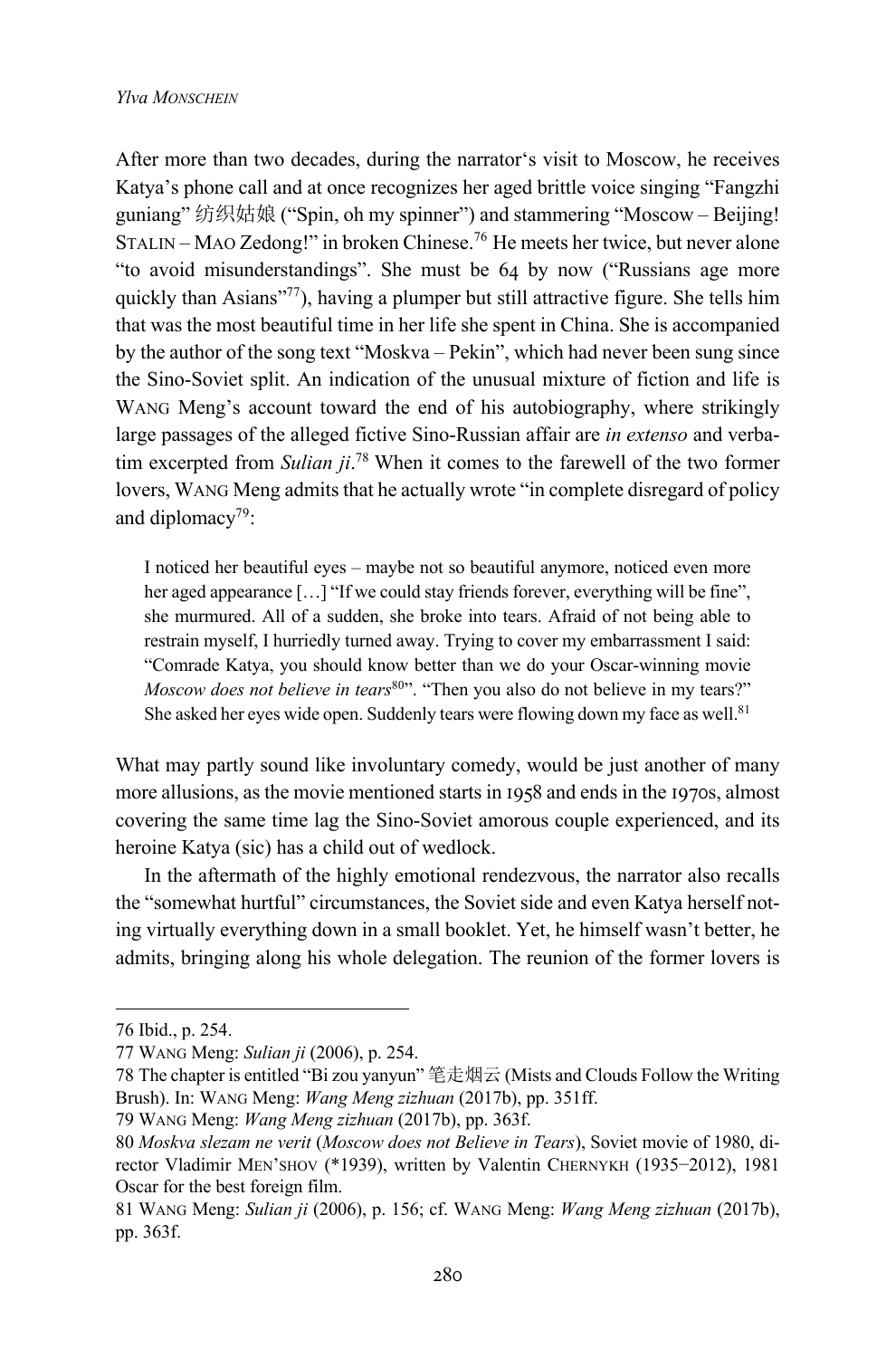being formally staged in public. After three decades of separation not only "Wang" and "Katya" come together, but China and Russia; and what makes things worse: the whole world is watching, in a sense alluding to the historical meeting between DENG Xiaoping and Mikhail GORBACHEV ( $*$ 1931) in the midst of the Tiananmen protest movement ( $1989$ ). The only person not taking notes was the author of "Moscow – Beijing", the narrator recalls. Amazingly enough, the song's famous first line "Russians and Chinese, brothers forever", is not cited, quite on the contrary, the narrator remarks that the text wasn't very impressive after all. $82$ 

Toward the end of *Sulian ji*, the author admits losing control over his narrative by all of a sudden introducing a second song "equally important" as "Katyusha", a signature tune which SMIRNOVA sang on the phone: The Ukrainian folksong "Spin, oh my spinner" − "Pryadi, moya pryakha (Pri͡adi, moi͡a pri͡akha") − does not belong to the early Soviet songs he learned, as it was only introduced to the PRC in the winter of 1956, after the death of STALIN and right after the events in Hungary and Poland when the Sino-Soviet friendship had passed its zenith.<sup>83</sup> "Spin, oh my Spinner" is also the central section of the second movement in TCHAIKOVSKY's Symphony No. 2 in C Minor, Op. 17 (1872), subtitle "Little Russia", the bridal march for the unpublished opera *Undine*. Here again there is a hint on the author's intention: "What must she have gone through? … Sad Russia! Oh, Rossia!"84 And after the "Hello Sadness" passage quoted twice, a highly ambivalent, though unconditional declaration of eternal love follows:

I think I will always love this country and this people, no matter how many people STALIN killed, no matter whether KHRUSHCHEV talked nonsense, no matter whether the author of *Young Guard* committed suicide with his pistol, no matter, whether the Western countries wished her to hell, no matter whether the Chinese Communist Party (CCP) doesn't acknowledge her anymore, whether the CCP follows her or doesn't give a damn about it, no matter whether her entire so called advanced technology was only scrap. But her songs are just so wonderful. ... Even her deficiencies, her ugly products do hurt me, hurt as much as the heart of the spinner girl hurts.<sup>85</sup>

Initially striking is the unusual disparate formal appearance of *Sulian ji*, reminding of a *bricolage*<sup>86</sup>. Being an author with an unmistakable penchant for experiments, WANG Meng is obviously attracted to the rare literary form which is known as "caprice" or "capriccio", in analogy to its musical counterpart. His book even

<sup>82</sup> WANG Meng: *Sulian ji* (2006), pp. 253f.

<sup>83</sup> Ibid., p. 220. Photos of textile workers, text and notation of the song, see p. 139.

<sup>84</sup> Ibid., p. 221.

<sup>85</sup> Ibid., p. 221.

<sup>86</sup> Within the meaning of Claude LÉVI-STRAUSS: *La pensée sauvage*, Paris: Plon 1962, p. 26.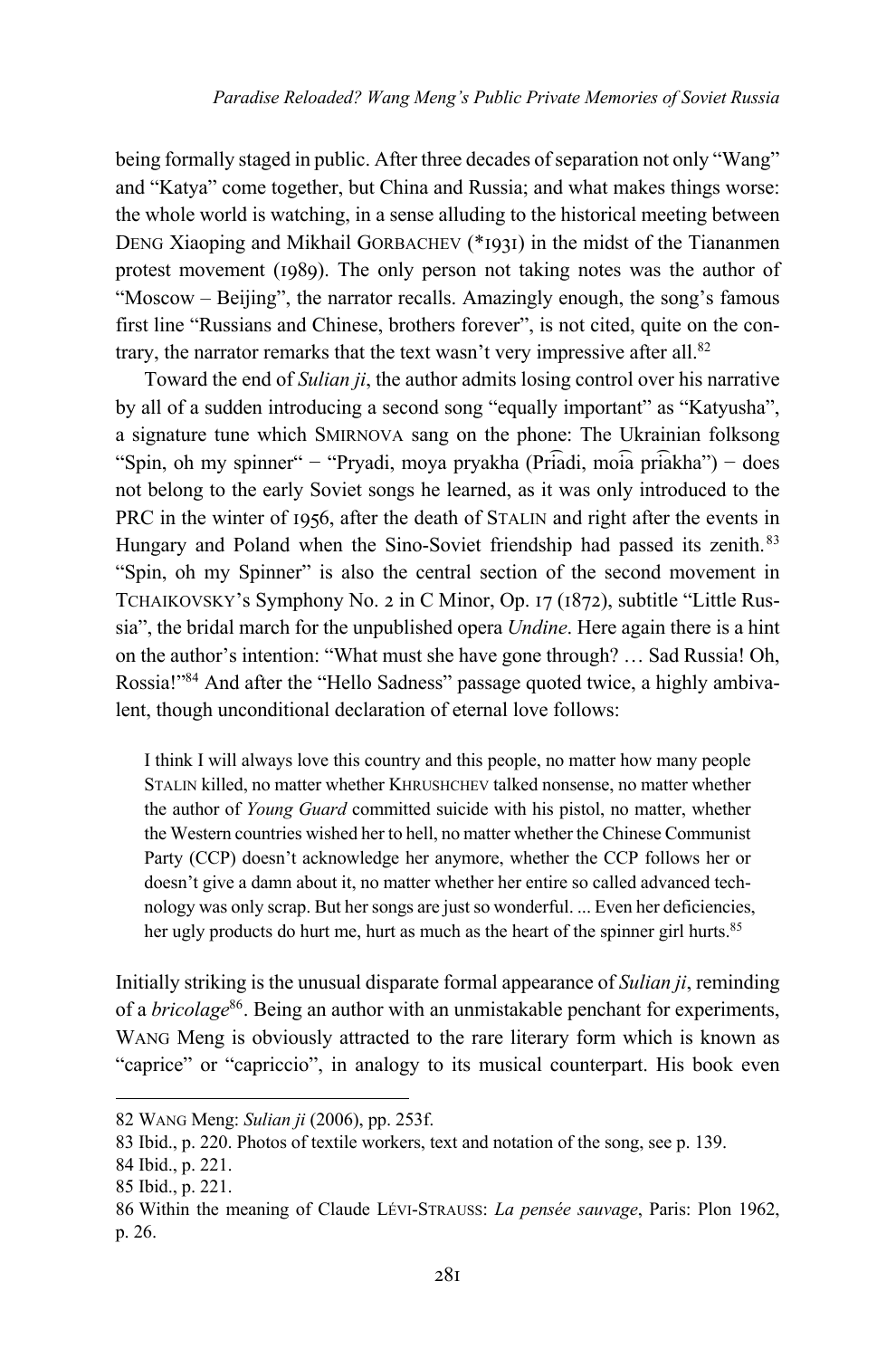seems to be based on a musical structure, as the author reveals: "While reading this novel, the reader will perhaps be able to hear the sound of TCHAIKOVSKY's music".<sup>87</sup> To TCHAIKOVSKY whose compositions were a source of inspiration since his youth,<sup>88</sup> a whole chapter under the heading "Andante Cantabile" ("Xing") ban ru ge" 行板如歌) is dedicated.89 No wonder that *Sulian ji*'s structure goes astonishingly well with one of TCHAIKOVSKY's most famous musical pieces, the fantasy for orchestra *Capriccio Italien* (1880) which already played a role in WANG Meng's early short story "The Young Newcomer in the Organization Department".

The *Capriccio* runs as a subtext through *Sulian ji*'s entire narrative arrangement. Even the very first sentences seem to imitate the brief bugle call opening the musical fantasy: "Nothing − Still nothing – What, if I don't find it in the end?"90 Its leitmotif is the eternal love of two young people inevitably doomed to failure. When browsing through the inflight program on his way to Moscow, the enumeration gives a hint of what WANG Meng (or his I-narrator) is looking for as he begins his search with Italian operas. Another common feature of WANG Meng's prose and TCHAIKOVSKY's music is the incorporation of folksongs. *Capriccio* incorporates Italian street music, especially a popular love song about two lovers who should not find each other because of their parents. In *Sulian ji*, WANG Meng uses Soviet Russian mass songs and folksongs as eye-catching recurring motifs, some even occurring in chapter headings: "Pirog Pies and Katyusha", 91 "Suliko", 92 "Kalinka",<sup>93</sup> and "Tomorrow we set out into the sea"<sup>94</sup> – a line of the song "Evening at Anchor" − "Vecher na reyde (Vecher na reĭde") by Vasily SOLOVYOV-SE-DOI (Vasiliĭ SOLOV'ËV-SEDOĬ 1907–1979). They constitute the middle part of the book, followed by the chapter on TCHAIKOVSKY and four chapters dealing with the gloomy sides of the Soviet system. The ultrashort chapter acting as a kind of transition tunes in on a "romantic mood"95 before the title of the last one repeats the musical theme, stemming from the Chinese text version of "Katyusha": "Sound of singing like an enchanting spring scenery"96.

<sup>87</sup> WANG Meng: *Sulian ji* (2006), p. 173.

<sup>88</sup> Cf. the chapter in ZHU Jingyu: *Wang Meng xiaoshuo* (2011), pp. 170ff.

<sup>89</sup> WANG Meng: *Sulian ji* (2006), pp. 168–173. For a translation by DEMIDO see TO-ROPT͡SEV: *Okno* (2007), pp. 14–18.

<sup>90</sup> WANG Meng: *Sulian ji* (2006), p. 15.

<sup>91</sup> Ibid., pp. 138–143.

<sup>92</sup> Ibid., pp. 144–153.

<sup>93</sup> Ibid., pp. 164–167. Music and lyrics of 1860 originate from Ivan LARIONOV (1830−1889).

<sup>94</sup> WANG Meng: *Sulian ji* (2006), pp. 156–163.

<sup>95</sup> Ibid., pp. 208–211.

<sup>96</sup> Ibid., pp. 212–277. The chapter which appeared as an independent medium length novel before was translated by A. N. ZHELOKHOVT͡SEV in Van MĖN: "Pesni͡a laskova, kak solnechnyĭ svet vesnoï" (Sound of singing like an enchanting spring scenery). In: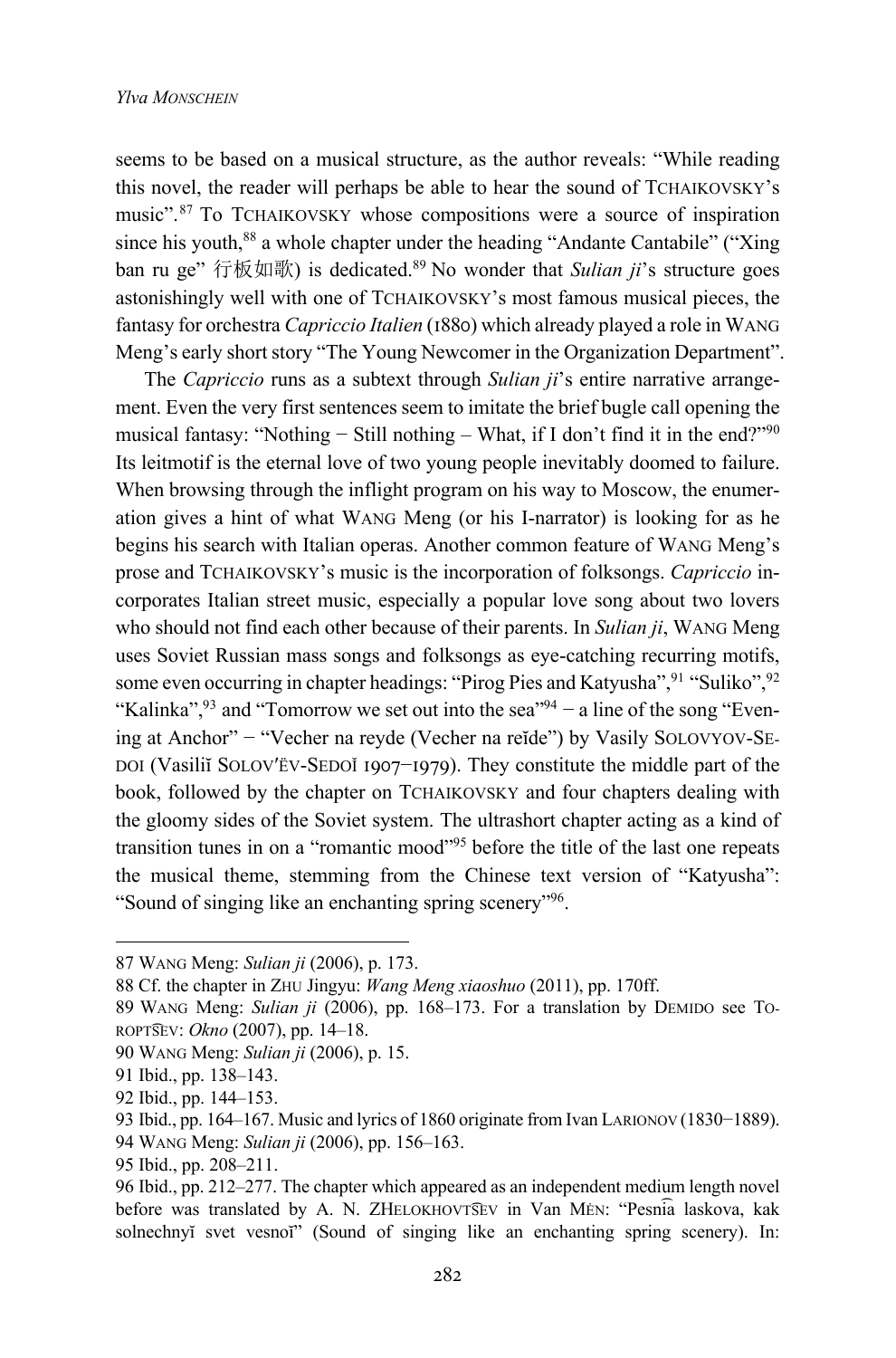In correspondence to the first and longer part of WANG Meng's earlier novelette "Andante Cantabile", *Sulian ji* consists of 17 chapters and the last chapter consists of  $17$  subchapters – figuring as a fictional story in the story. As WANG Meng always had a special liking for figures,  $97$  the numerical duplication can hardly be a coincidence. Of course, the number 17 first of all refers to the birth date of the Soviet Union. Adding to this, WANG Meng's exposure to Soviet influence lasts about 17 years before joining the workforce in Xinjiang and a long compulsive literary break. The recurring number seven could also allude to the mythological love story of "Cowherd and weaver maiden" (*niulang zhinü* 牛郎织女), two stars which might only meet once a year on the  $7th$  day of the  $7th$  month, the official Chinese Valentine's day. This in turn could be a direct link to the folk tune "Spin, oh my spinner" and the textile factory, the stage of the Sino-Russian romance in *Sulian ji*. Not unlike his "spinner girl", the author himself as a tireless master of the loom is interweaving one tiny detail after the other in this highly illusive imaginative texture. Therefore, at least one more cross-cultural parallel regarding numbers could have played a role: *Seventeen Moments of Spring*<sup>98</sup> is the title of a popular 12-part Soviet war drama serial of 1973, aired in China at the end of the 1980s, when WANG was minister of culture. The story, in which music plays a crucial role as well in the rare moments of romance, is about a Soviet agent embedded in the Gestapo under the pseudonym of von STIERLITZ toward the end of WW II in order to prevent a separate peace agreement of Nazi Germany with the Western allies. One main protagonist is the pregnant Kathe or Katherin KINN, another suffering Russian beauty in disguise, her clear name is Katya.

*Sulian ji* thereby presents another leitmotif, the code of mutual distrust. In the last chapter, the first-person narrator is confronted with suspicion of espionage. Sino-Soviet relations and the status of mixed Chinese-Russian couples disintegrate into dangerous liaisons. First, we hear how he runs into trouble after the last Soviet experts have left the country due to the testimonies of "Leatherball". She reports to his superiors about a photo taken of his boat trip, showing Katya almost naked and accuses her of being a Soviet spy.99 After decades of preparing for his very first trip to the Soviet Union, another rumor is spread warning his delegation to watch out for a KGB trap, a female spy alias "White Swan" (sic) who has already lured a number of comrades into defection.

99 WANG Meng: *Sulian ji* (2006), p. 247.

*Sovremennai͡a kitaĭskai͡a proza* (Chinese contemporary prose literature. Life is like a vibrating chord), Мoskva: АSТ; Sankt-Peterburg: Astrelʹ-SPb 2007, pp. 7–100.

<sup>97</sup> WANG Meng: *Wang Meng zizhuan* (2017a), p. 43.

<sup>98</sup> *Semnadt͡satʹ mgnoveniĭ vesny*, 12-part TV series (1973) based on the novel by I ͡Ulian SEMËNOV (1931−1993), directed by Tatʹi͡ana LIOZNOVA (1924−2011), starring Vi͡acheslav TIKHONOV (1928−2009).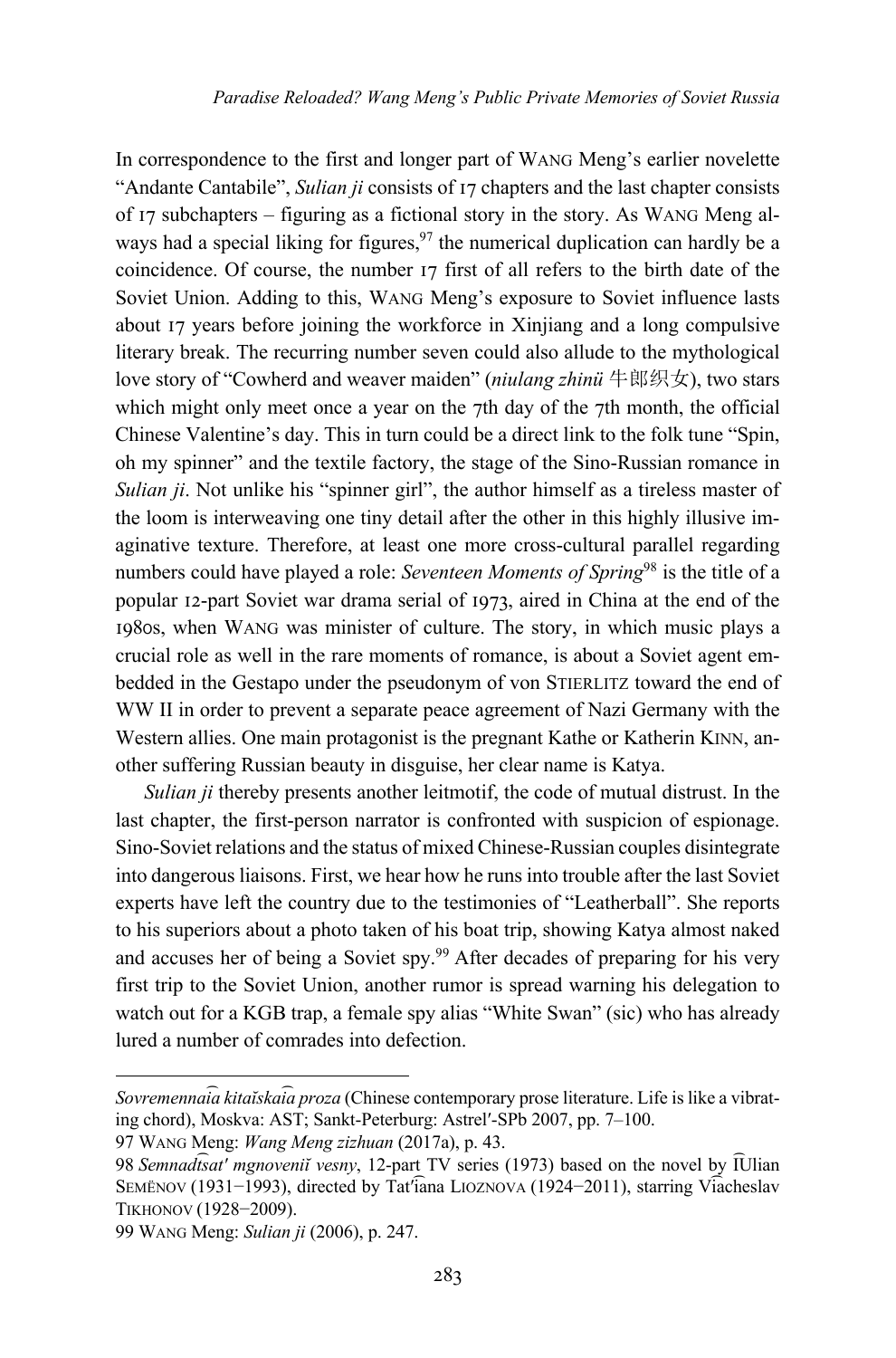Although the author deplores the failure of the Socialist experiment, he does not take the stance of teaching lessons like political think tanks or a documentary series (for internal use only) tend to do<sup>100</sup> which appeared in the same year as *Sulian*  $ji$  – well in time to commemorate the 15th anniversary of the Soviet Union's disintegration. According to its cover and foreword, *Sulian ji* takes a basically positive stance as it officially commemorates the first major historical triumph of socialism from the angle of a China determined to continue the Socialist tradition: "This book is dedicated to the Soviet Union, abbreviated CCCP in Russian and USSR in English, in commemoration of the ninetieth anniversary of the October Socialist Revolution in the year  $2007$ ."<sup>101</sup> Finally he concludes with a consolation or an appeal to his own country: "The Soviet Union is the Soviet Union, and China is China. Unnecessary to overly care about their affairs; the crucial point is that China takes good care of its own matters."102

## Window on Russia and on China, and Other Windows of Perception

On his third visit to Russia on the occasion of the "Year of China in Russia"  $(2007)^{103}$ , being addressed for the first time as an "old friend of Russia"<sup>104</sup> WANG Meng attended a Russian book fair where his works appeared in three

<sup>100</sup> *Ju an si wei – Su gong wang dang de lishi jiaoxun* 据安思危. 苏工亡党的历史教训 (Alert to danger while dwelling in safety − The historical lesson of the perishing of the Soviet Communist Party): Beijing: Zhongyang jiwei Zhongguo fangzheng chubanshe, Jilin chuban jituan 2006. For an ample discussion see Gotelind MÜLLER: *Documentary, World History, and National Power in the PRC. Global Rise in Chinese Eyes*, London and New York: Routledge 2013, pp. 133–176. For a short analysis of the topic see Neil MUNRO: "Aufgeschobene Demokratie. Chinesische Lektionen aus dem Zusammenbruch der Sowjetunion". In: *China aktuell* No. 4 / 2008, Vol. XXXVII, pp. 32–61.

<sup>101</sup> This might be another allusion (albeit omitting "Great") to a book by Vi͡acheslav MOL-OTOV (1890−1986) under the title *The 28th Anniversary of the Great October Socialist Revolution* (published in 1945) which was part of a reading list the Russians recommended to their Chinese counterparts: Austin JERSILD: *The Sino-Soviet Alliance. An International History*, Chapel Hill, NC: University of North Carolina Press 2014, p. 64. 102 WANG Meng: *Sulian ji* (2006), pp. 175f.

<sup>103</sup> The gradual Sino-Russian rapprochement and the conclusion of the Treaty of Friendship in 2001 involved a number of bilateral activities as e.g. the "Year of Russia" in China (2006) and in 2007 the "Year of China" in Russia, as well as "Beijing days" in Moscow (27.−30.6.) and "Shanghai days" in St. Petersburg (9.−18.6.).

<sup>104</sup> WANG Meng: *Wang Meng zizhuan* (2017b), p. 296.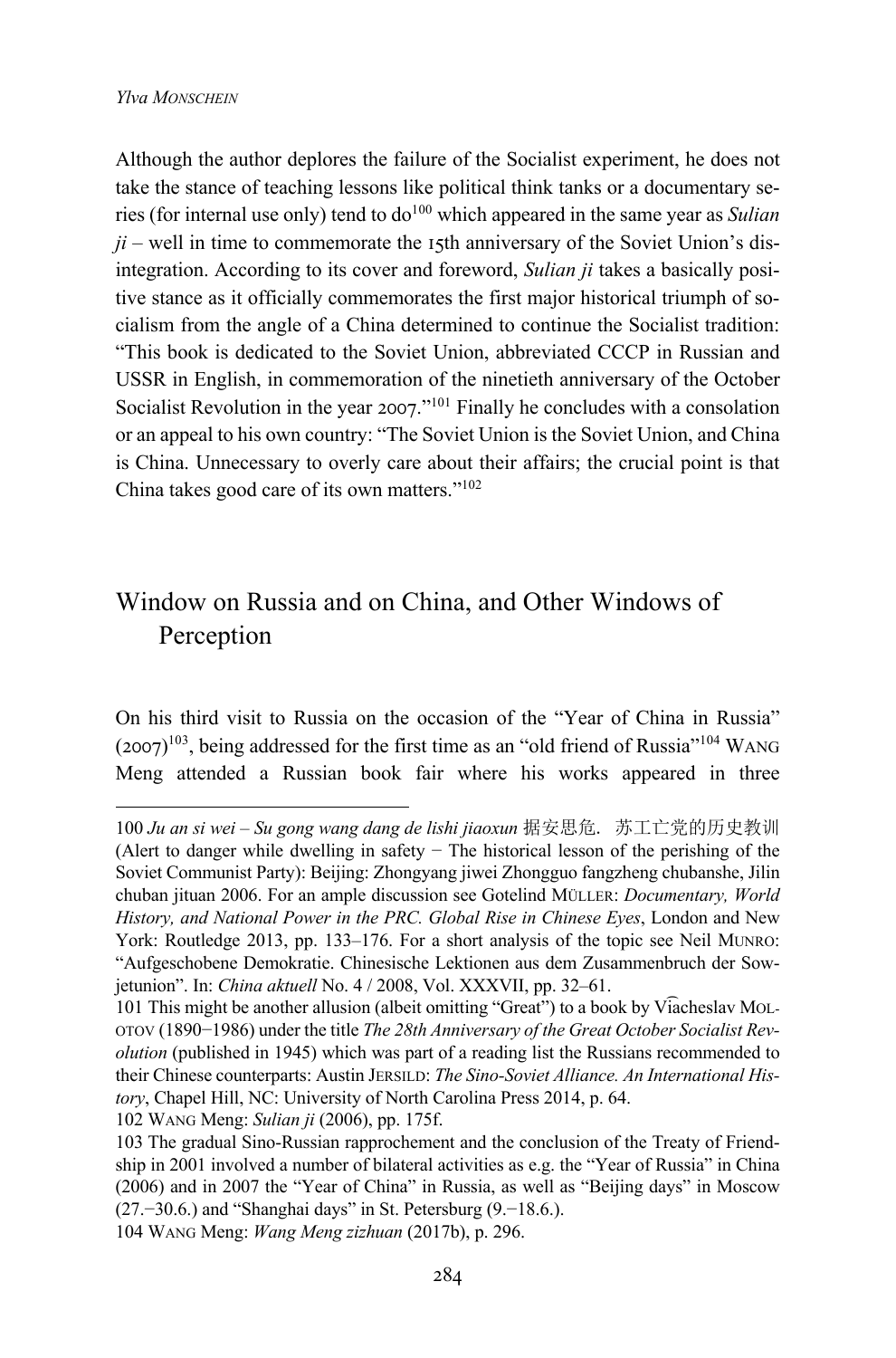publications.105 Of special interest for our topic is the already mentioned volume entitled *Okno*106 (*Window*) edited by Sergey TOROPTSEV (Sergeĭ А. TOROPT͡SEV, \*LRQS)107. According to the editor, *Okno* pursues two different approaches: Part One ("Window on Russia") contains translations of Chinese texts, four  $108$  excerpts of *Sulian ji*<sup>109</sup> and one chapter of the travelogue *Listen to Russia*<sup>110</sup> by FENG Jicai 冯冀才 (\*1942). Part Two ("Window on China") consists of twenty texts on China from the pen of TOROPTSEV. This second part, a view "from within" seen through the lens of a "*rossianin*", is intended to create the illusion of a genuine Chinese creation. It is further split into two chapters, "View of an essayist" in seven essaytravelogues and "View of an author" in thirteen stories or tales about traditional China. "Twenty years before", TOROPTSEV stresses in his preface that the era of "great" and "small brother" is over and quotes from PUSHKIN: a window opened "in the Wall of far-off China"<sup>111</sup>. The sinologist seeks to reanimate the spirit of a China "seen much more through his heart" than through his eyes, thereby following in the steps, as he suggests, of Sergey TRETYAKOV (Sergeĭ TRETʹI͡AKOV,  $1892$ −1937)<sup>112</sup> or of Pearl S. BUCK (1892−1973). It would be, however, not justified to claim another version of "Orientalism". Perhaps it also served as a publishing survival strategy, as Russian sinology, a world leader until the  $1960s / 1970s$ , faced notorious underfunding after the dissolution of the Soviet Union. As FENG Jicai noted in his travelogue, citing firsthand information of renowned sinologists, Russian research on China might be eight years behind the current leading French

<sup>105</sup> The two other volumes were the translated long novel *Huodong bian renxing* 活动变 人形 (*The Movable Parts*), and a prose volume including texts of Wang Meng translated by Dmitriĭ VOSKRESENSKIĬ.

<sup>106</sup> TOROPT͡SEV (ed.): *Окно* (2007).

<sup>107</sup> On his extensive research on WANG Meng see e.g.: TOROPT͡SEV: *Van Mėn v kontekste*  (2004); Van MĖN: "'CHuvstvui͡u, chto popal k starym druzʹi͡am', Zapisʹ besedy i vstuplenie S. Toropt͡seva" ("'A feeling as if I've come to old friends': Record from a Conversation and Introduction by S. Toroptsev"). In: *ZHurnalʹnyĭ zal. Inostrannai͡a literatura* (Literary Saloon. Foreign Literature) No. 4, 2005, Available online: http://magazines.russ.ru/inostran/2005/4/m12.html (last access 2019, October 15).

<sup>108</sup> Cf. the description in A. A. RODIONOV: "O perevodakh noveĭsheĭ kitaĭskoĭ prozy na russkiĭ i͡azyk posle raspada SSSR" (Latest translations of Chinese prose after the collapse of the USSR). In: *Vestnik SPbGU* (Vestnik of Saint Petersburg University) No. 13, 2 (2010), p. 149.

<sup>109</sup> Russian title: *K altari͡u Sovetskogo Soi͡uza* (To the Altar of the Soviet Union).

<sup>110</sup> FENG Jicai 冯骥才: "Qingting Eluosi" 倾听俄罗斯 (Listen to Russia). In: *Feng Jicai fenlei wenji* 冯骥才分类文集 (Classified Collected Works of Feng Jicai), Vol. 12, Zhengzhou: Zhongzhou guji chubanshe 2005.

<sup>111</sup> See the translation in LUKIN: *The Bear Watches the Dragon* (2003), p. 15.

<sup>112</sup> Sergej TRETJAKOV: *Den Shi-chua. Ein junger Chinese erzählt sein Leben*, Kiel: Neuer Malik Verlag 1988.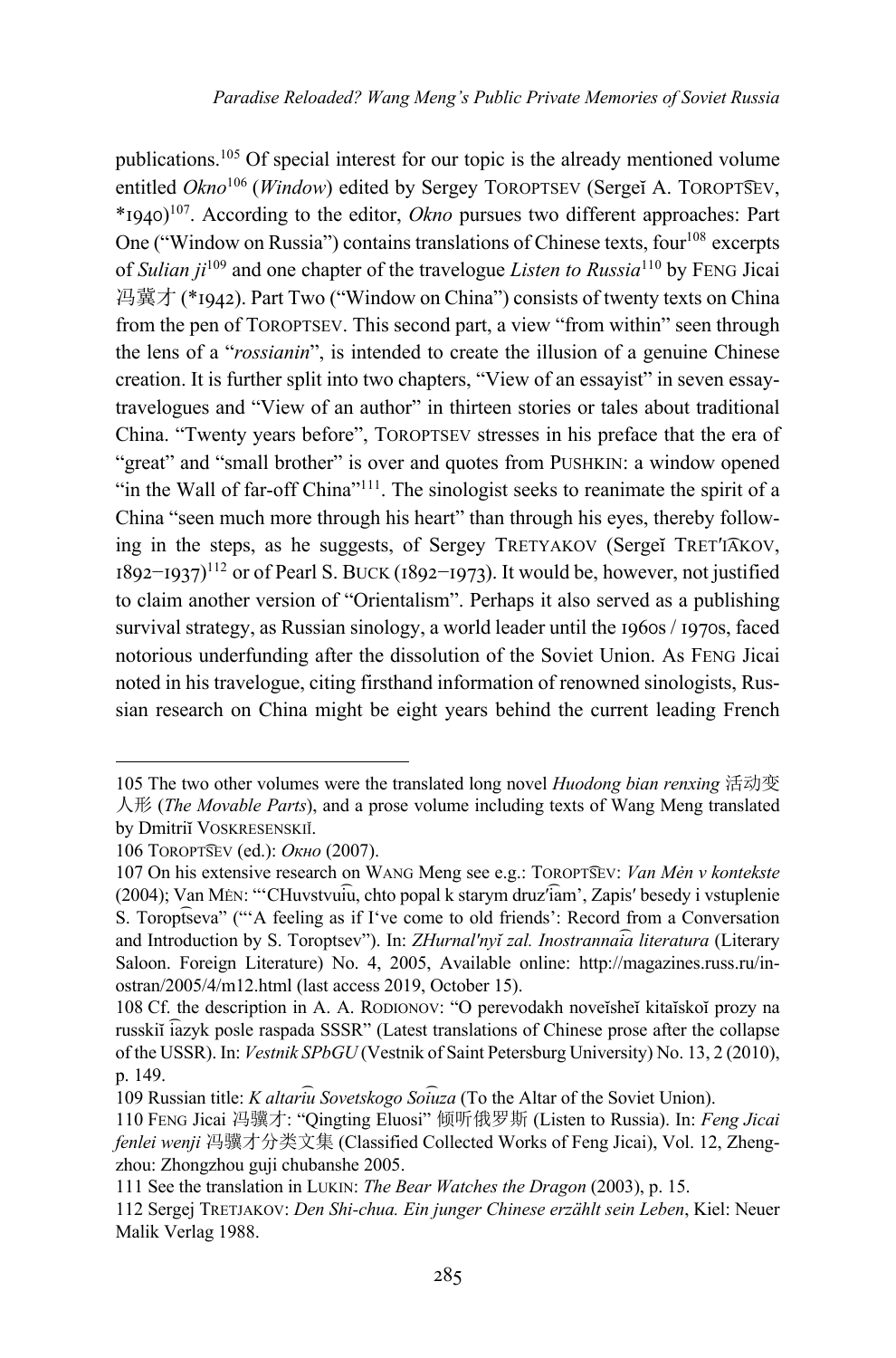sinology.<sup>113</sup> Anyway, while TOROPTSEV literally goes about the window in the Great Wall and adopts a Chinese identity to enhance understanding, this would be an unthinkable act for WANG Meng and most probably for FENG Jicai as well, as they incorporate Soviet culture from the onset without the need of conscious or subconscious transition into a foreign identity.

Despite being sufficiently representative, the chapters of *Sulian ji* in *Okno* have been selected without a traceable effort of contextualization. There is no explanation given as to why from all the texts in *Sulian ji*, the choice fell on TCHAIKOVSKY, on the cultural minister and music erudite Aleksandr SOKOLOV ( $*$ 1949), and on the TOROPTSEV family. It should also be noted that the publisher is introduced as "essayist and writer" whereas the two famous Chinese authors are merely mentioned as "essayists". The whole set-up could be interpreted as if the Russian perspective of China would be more authenticable than the other way round. Moreover, the translation of WANG Meng's account of the visit to the TOROPTSEV family contains a seemingly minor but crucial error as the last sentence critical for his leitmotif and love story has been changed in a significant way: Whereas the author (or I narrator) wishes "all houses harboring a Katyusha" well (of course and primarily including his own Katya), the translation only refers to the translator's own daughter and family.<sup>114</sup>

Judging by his epilogue to *Sulian ji*, WANG Meng's translator compares the author's gaze on Russia to a personal utopian dreamscape, almost irrelevant for Russian eyes. He reflects on the author's person, but not on the subject of his gaze. At least one more seemingly minor error does occur as the popular song "Kalinka" is not a main key word of *Sulian ji*, but "Katyusha" in all its dimensions. Not unlike other Western colleagues,<sup>115</sup> TOROPTSEV obviously failed to realize the complex texture of the whole narrative, a meticulous labyrinth of memories revealing a secret Sino-Soviet love story. Instead, he patronizingly comforts the author:

<sup>113</sup> FENG Jicai: "Qingting Eluosi" (2005), p. 128. The judgment seems to be in accordance with the official Chinese in a volume collecting articles of ten Russian and ten Chinese authors: WEN Zhexian 温哲仙: "Tuozhan Zhong-E wenxue jiaoliu hezuo duice yanjiu" 拓 展中俄文学交流合作对策研究 (Study on Measures to Expand the Cooperation in Sino-Russian Literary Exchange). In: WANG Qi 王奇 (ed.): *Zhong-E zhanlüe huoban duihua. Xianzhuang, wenti, jianyi* 中俄战略伙伴对话: 现状, 问题, 建议 (Strategic cooperative dialogue between China and Russia: Actual situation, problems, and proposals), Beijing: Zhongyang bianyi chubanshe 2014, p. 521.

<sup>114</sup> TOROPT͡SEV (ed.): *Okno* (2007), p. 22.

<sup>115</sup> At least MCGUIRE: *Red at Heart* (2017); VOLLAND: *Socialist cosmopolitanism* (2017).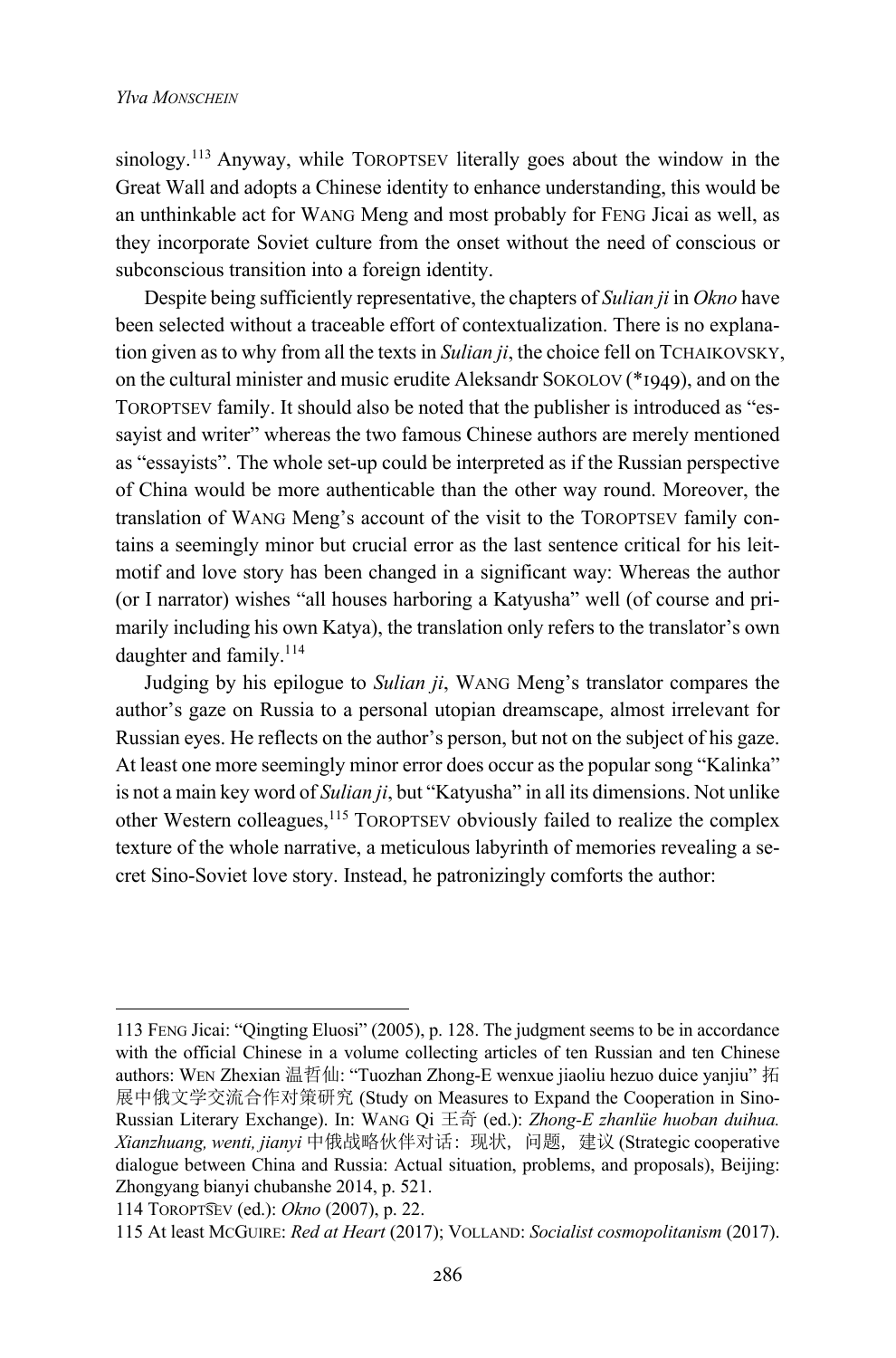What a pity, the real "Peach blossom utopia"<sup>116</sup> has nothing in common with the imagined idealistic paradise of his youth. But this is of course not his fault. As we understand our way of life in this country, the song "Kalinka" (sic) does not belong to our daily necessities […] "Kalinka" has nothing to do with the Soviet Union nor with modern Russia. The memoirs written by Wang Meng reflect his own inner mindset […]. He does not need to seek paradise for a second time, he has never left it, always kept it in his heart. $117$ 

WANG Meng, whose works have recently become rare in trendy bookstores, seems to have foreseen this disinterest in *Sulian ji* by an international public and realized that his new book would:

most probably only find readers outside of China in Vietnam because Russians tend to repress their more than seventy-year-old history of the Union of Soviet Republics. Whereas in the West, there is rarely anyone willing to hold a memorial ceremony to commemorate the dead. When on a banquet in Vietnam I announced my publication there was at once keen interest. They especially appreciated my wording and were touched: The Soviet Union was my first love, I have to publish a book in her commemoration.118

What about the second Chinese author FENG Jicai whose reminiscences of his first visit to Russia in  $2002^{119}$  were partly included in *Okno* along with WANG Meng's texts? Although having been widely received in Russian publications, in particular by the sinologist Boris RIFTIN (1932−2012), FENG Jicai was not as lucky as WANG Meng in visiting the late "Soviet Union" (he usually writes the name in quotation marks). One reason for having been included in *Okno* may be that his publications from the very beginning had been extensively translated into Russian. His short novel "The Street-Facing Window",<sup>120</sup> could even have inspired the concept and

<sup>116</sup> He applies the traditional Chinese notion for "utopia" or "paradise", based on the novel by TAO Yuanming 陶渊明 (365?−427) "Story of the Peach Blossom Spring" (*Taohuayuan ji* 桃花源记).

<sup>117</sup> Sergey TOROPTSEV: "Wang Meng xinli yongcun de Taoyuan" 王蒙心里永存的桃园 (The Eternal Peach Blossom Utopia in Wang Meng's Heart). In: WANG Meng: *Sulian ji* (2006), pp. 278–279.

<sup>118</sup> WANG Meng: *Wang Meng zizhuan* (2017b), p. 295.

<sup>119</sup> FENG Jicai: "Qingting Eluosi" (2005), pp. 11–151. On FENG Jicai's biography and work see e.g. Monika GÄNSSBAUER: *Trauma der Vergangenheit: die Rezeption der Kulturrevolution und der Schriftsteller Feng Jicai*, Dortmund: Projekt-Verlag 1996, pp. 31–115.

<sup>120</sup> FENG Jicai 冯骥才: "Linjie de chuang" 临街的窗 (The Street-Facing Window). In: FENG Jicai 冯骥才, *Ganshang gushi* 感伤故事 (Sentimental Tales), Beijing: Wenhua yishu chubanshe 2015, pp. 138–162; FENG Jicai, "Das Fenster zur Straße". In: *Nach den Wirren. Erzählungen und Gedichte aus der Volksrepublik China nach der Kulturrevolution*, Dortmund: RWAG Dienste und Verlag GmbH 1988, pp. 12–30.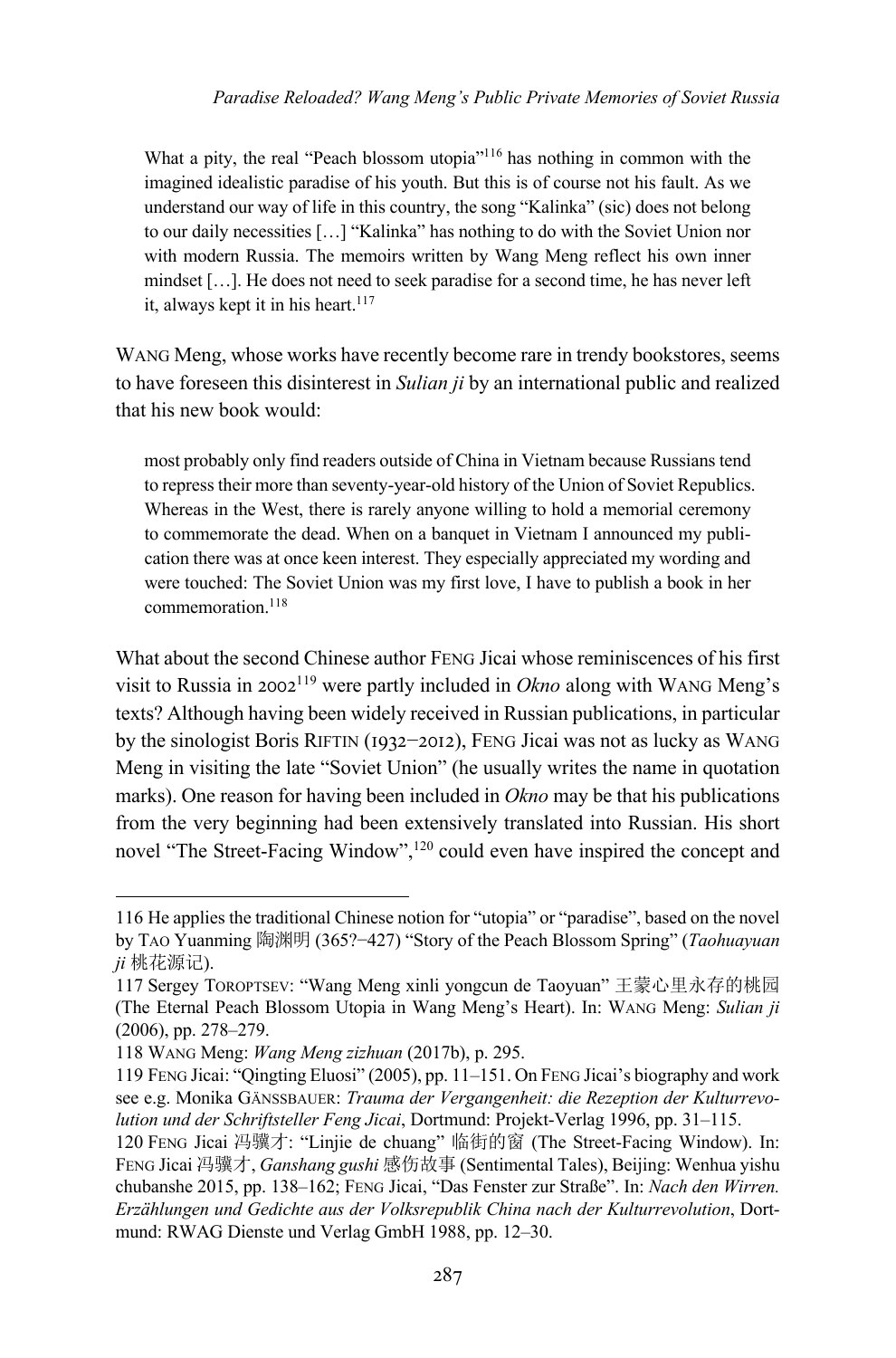title of TOROPTSEV's *Okno*. The absurd story reminding of a mixture of GOGOLʹ and CHEKHOV, takes place in a China of the late Cultural Revolution. It is about the member of a construction team who makes friend with the strange resident of a windowless apartment. Instead of waiting for the workmen to open the wall for a window, the guy paints his own fantastically realistic looking window on the wall and sends the team away. (Adding to this, a real window would have had the disadvantage of being in view of the opposite Red Guard Headquarters.) Overwhelmed by this artistic skill, the I-narrator drops in every now and then every time to find another window scenery reflecting the mood of its resident. Finally, the painter is dead, the neighborhood and the remaining fresco released for demolition. FENG Jicai's magic window on the outside world, always separated by a wall and only reflecting one's own interior, thus proves to be a true document of troubled times and a perfect allegory of human perception – just in line with the mysterious verse at the onset of the story:

You have your window. I have my window. He has his window. There is still another window.<sup>121</sup>

Despite all personal and artistic differences, WANG and FENG both share a number of common predilections, for example, their writing against forgetting (FENG exposes the traumatic experiences of the Cultural Revolution), as well as music, in particular TCHAIKOVSKY (WANG Meng beat him in snatching the title of "Andante Cantabile") and Russian literature, in particular PUSHKIN. As a longtime companion and close friend, FENG Jicai was cited at the end of WANG Meng's voluminous autobiography with a great compliment: "You have attained the ultimate in every respect!"122 Unlike WANG he learnt Russian in senior high school and used to have a female Russian pen friend. <sup>123</sup> Whereas WANG Meng is interested in the Soviet Union, FENG Jicai, on the other hand, mainly writes about Russia. Another difference is his artistic focus, as FENG is not only a writer but also a successful painter. The above-mentioned *Listen to Russia* is amply illustrated, albeit in a more sophisticated way than *Sulian ji*, featuring elaborate, expensive color images and art reproductions. The first picture shows a popular painting and poster motif advertising the Russian capital in English ("I love Moscow"); the second one the photo

<sup>121</sup> FENG Jicai: "Das Fenster zur Straße". In: *Nach den Wirren. Erzählungen und Gedichte aus der Volksrepublik China nach der Kulturrevolution*, Dortmund: RWAG Dienste und Verlag GmbH 1988, p. 12.

<sup>122</sup> WANG Meng: *Wang Meng zizhuan* (2007), p. 393.

<sup>123</sup> FENG Jicai: "Qingting Eluosi" (2005), p. 30.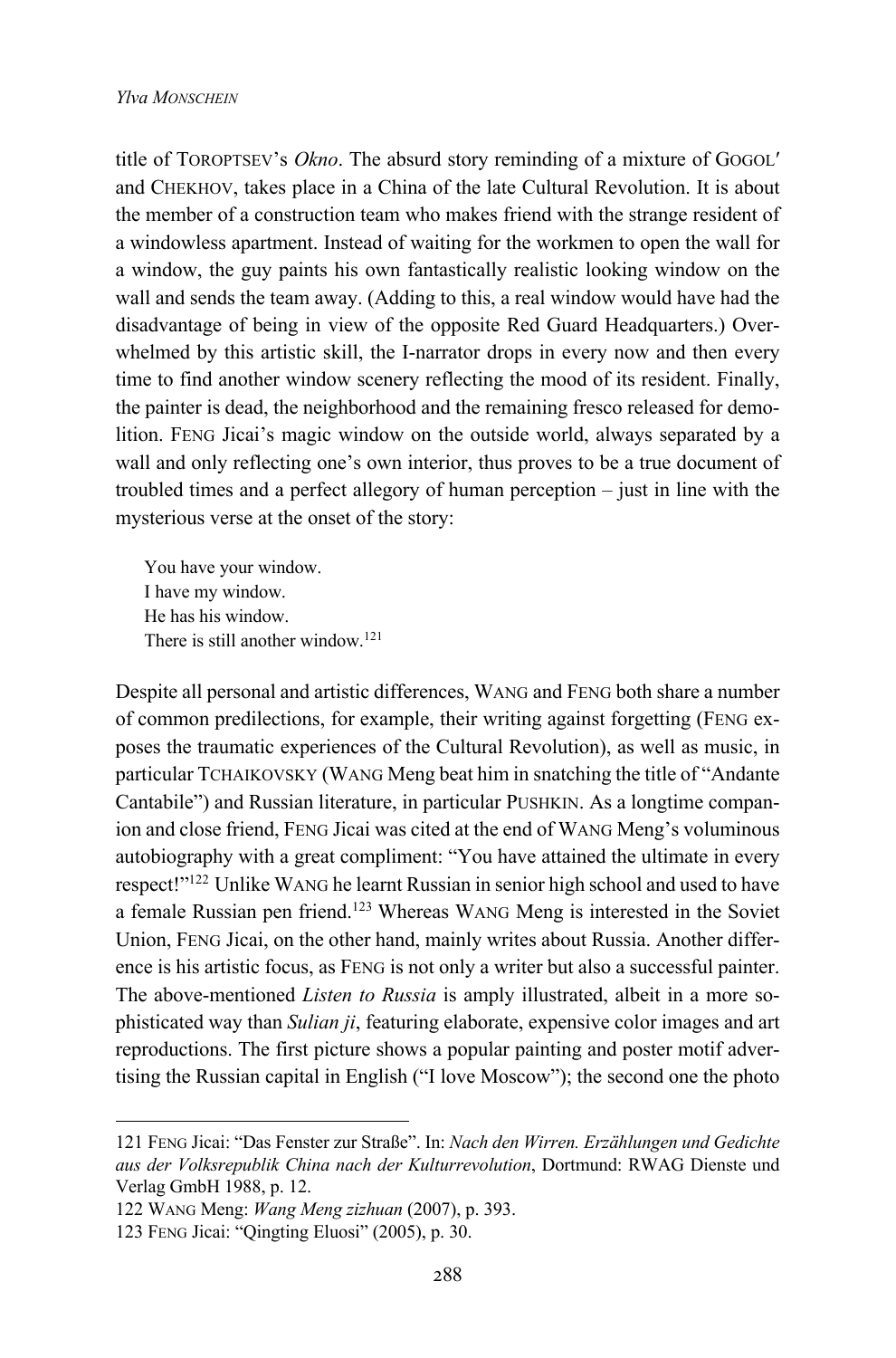of a woman in a park presenting an American flag, subtitled with the question: "A new generation worshipping America?"124 The eighth and longest chapter of the fourteen chapters of FENG's travelogue ("Another pen of the literary grandmasters"125) was translated for *Okno*. It may be considered representative as it features FENG's own setting of priorities – an emphasis on painting and his deep interest in Russian painters and authors who were as adept in painting as he is. The second longest chapter is about his favorite poet: "Why did Pushkin duel to his death? "<sup>126</sup> Suicide was always an important literary topic for FENG Jicai – another difference to WANG Meng. FENG seems mainly interested in TCHAIKOVSKY's *Sixth Symphony* because of the suicide theory although this has long been refuted.<sup>127</sup> FENG observes daily life (one chapter is devoted to "Oleg and his rural dacha"128) and takes an avid interest in painting and literature (including translations), in landscapes and nature, as well as in paintings of landscapes. He is especially keen on Russian folklore and popular culture, admiring the lifework of the Russian sinologist Vasily ALEKSEYEV (Vasiliĭ ALEKSEEV, 1881-1951), he himself being a famous promoter of Chinese popular culture. His skepticism about the Soviet system is easily transferable to skepticism about his own system, having experienced the most traumatic times during his adolescence. As a rule, FENG Jicai sympathizes with the victims as he and his family were victims of fanatic ultra-leftism. Citing PUSHKIN's poem "If life deceives you... "<sup>129</sup>, he succeeded in giving a desperate woman new hope to face her life during the Cultural Revolution. It may be no more than a detail, but it is certainly not a chance that the impressive menu card of the newly (in March 2019) opened Pushkin Literature Restaurant in Beijing has this poem on the front page and mentions its translator GE Baoquan. Like WANG Meng, FENG Jicai reflects on the Soviet cults of sacrifice and on the high value placed on war victims in the daily lives of young people, a custom he misses in China. Being granted a maximum of 15 minutes, FENG Jicai stayed much longer in Lenin's Mausoleum than WANG, visually recording each tiny detail.

FENG confines himself to a documentary, nonfictional report without noteworthy leaps in time or space, framed by accounts of a friendly personal relationship with his Russian hosts: The very first chapter introduces translations of his works in Russian, and he describes his meeting with Russian China experts. FENG Jicai's encounters with his Russian translators seem to be more relaxed than the first

<sup>124</sup> Ibid.: "Qingting Eluosi" (2005), pp. 12, 18.

<sup>125</sup> Ibid.: "Qingting Eluosi" (2005), pp. 84–106.

<sup>126</sup> FENG Jicai: "Qingting Eluosi" (2005), pp. 107–122.

<sup>127</sup> On the symphony see Dorothea REDEPENNING: *Peter Tschaikowsky*, München: C. H. Beck 2016, pp. 116ff.

<sup>128</sup> FENG Jicai: "Qingting Eluosi" (2005), pp. 48–60.

<sup>129</sup> Ibid., pp. 30f.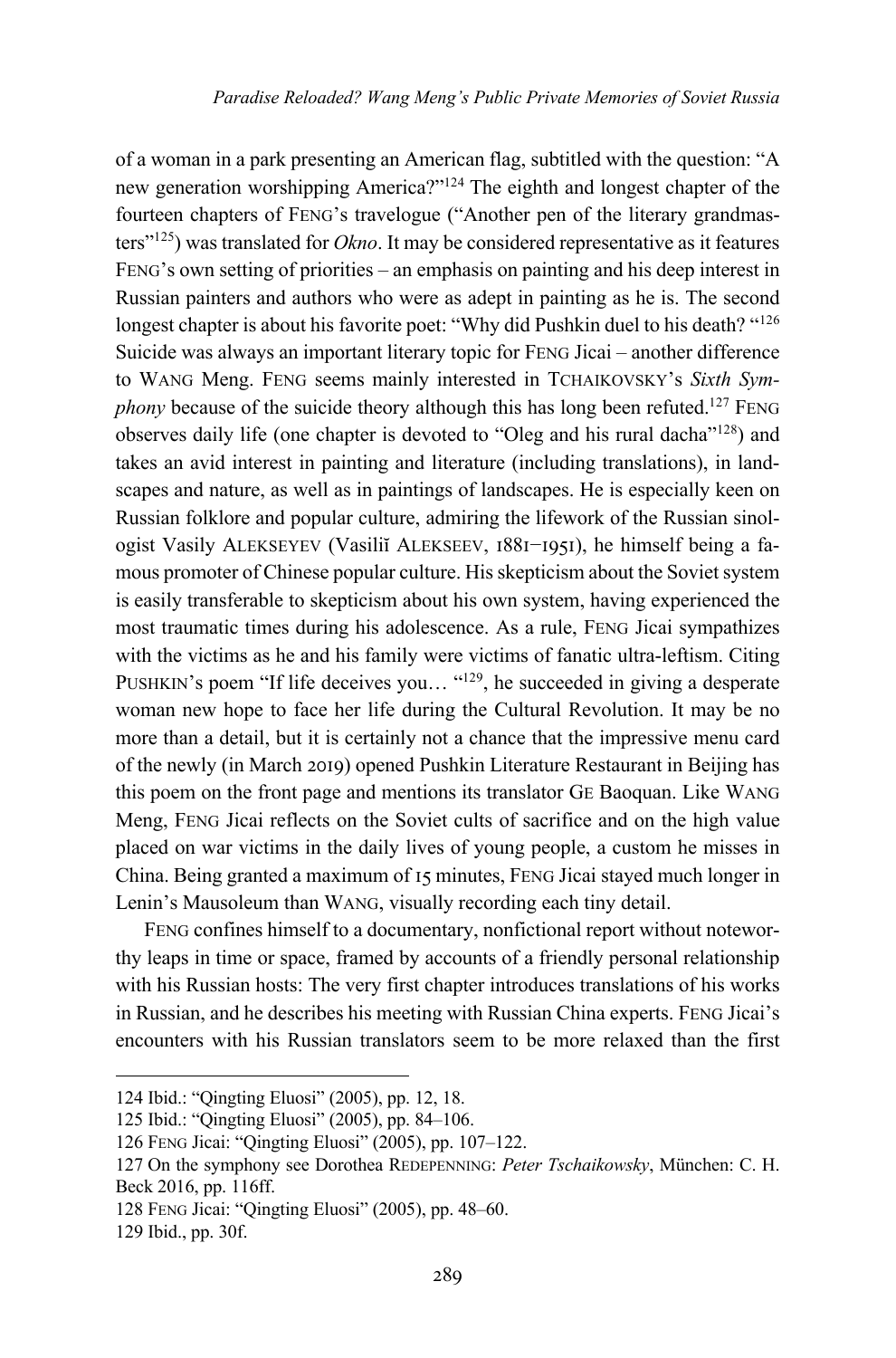meeting between WANG Meng and TOROPTSEV. Although WANG seems less interested in the status of Russian sinology and details of academia than FENG, his meeting with the sinologists V. F. SOROKIN, Lev EYDLIN (Lev ĖĬDLIN), and in Moscow 1984, after returning from Tashkent, sounds much more at ease. When SOROKIN introduced WANG to a chanson of Soviet poet Bulat OKUDZHAVA ( $1924-1997$ ), he was impressed by his casual, natural singing and signaled his profound admiration of the refrain "As they breathe, so they write // Not trying to please", comparing writing and a free expression of opinion to breathing.<sup>130</sup>

Another longtime companion is mentioned in the foreword to *Sulian ji* when WANG Meng extends his thanks to an anonymous female "colleague" − most likely the author TIE Ning 铁凝 (\*1957) – for encouraging him in his writing project. TIE Ning, president of the Chinese Writers Association (since 2006) wrote the welcome address to a collection of contemporary Chinese novels $131$  translated into Russian and co-financed by the Association whose authors were selected by the Association. The volume starts precisely with WANG Meng's key chapter of *Sulian ji* "Sound of singing…". TIE Ning herself wrote another quite remarkable short story shedding her own auctorial light on Sino-Soviet relations from a completely other angle under the title "An Delie's (or Andrey's) Night"132. The strange name of the protagonist, sounding like a Russian first name is due to the main protagonist being born in the era of Sino-Soviet friendship and working in one of the factories built by the "dear big brother Soviet Union" (*Sulian lao da ge* 苏联 老大哥) <sup>133</sup> along with Soviet-style apartment blocks occupying half of the urban area. Two widely spaced Chinese characters for "Dancing Hall" on top of the former Worker's Club look like a pair of lonely dancers eternally separated from each other. Nothing else than this unspectacular reminder of the era serves as a clue to interpretation.

Like in *Sulian ji,* unfulfilled desires and the concept of a missed moment linger in the center of the story. The latent, never expressed affection of two factory workers, both married, becomes a metaphor for the former bilateral relationship of China and the Soviet Union. Only when the factory is close to being shut down and a separation is inevitable do they realize their looming loss. However, the only chance for a first and last rendezvous is wasted. The sadly grotesque scene when

<sup>130</sup> WANG Meng: *Sulian ji* (2006), p. 119. According to the line cited, it is the song "I'm writing a historical novel".

<sup>131</sup> *Sovremennai͡a kitaĭskai͡a proza* (2007).

<sup>132</sup> TIE Ning 铁凝: "An Delie de wanshang 安德烈的晚上" (An Delie's Night). In: SUN Ke 孙颗 (ed.): *Gaige kaifang 30 nian. Duanpian xiaoshuo xuan* 改革开放 30 年. 短篇小 说选 (30 Years of Reform and Opening. Selection of Short Stories), Shanghai: Shanghai wenyi chubanshe 2008. A German translation by the author of this article is in preparation. 133 TIE Ning: "An Delie de wanshang" (2008), p. 286.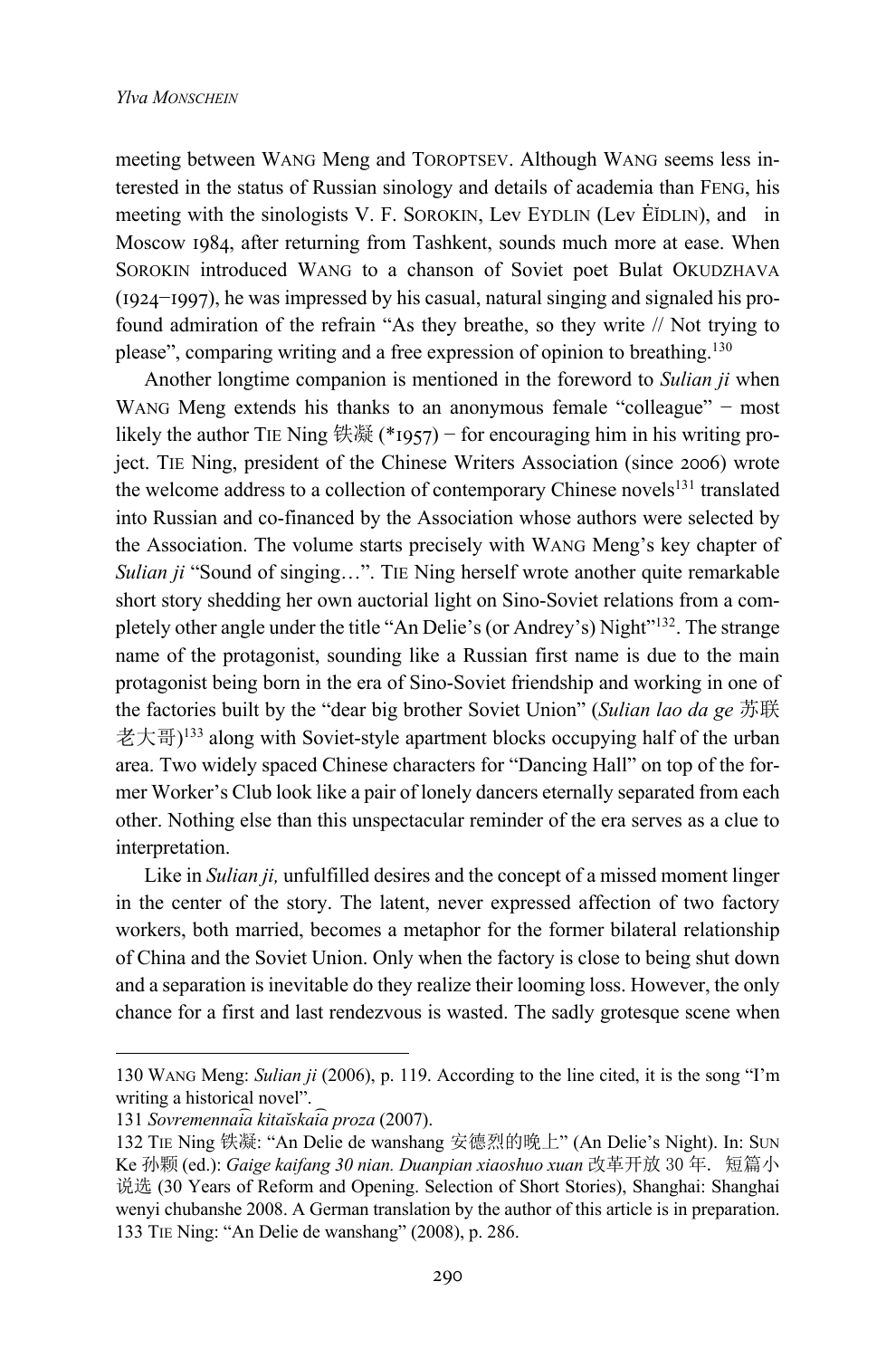"Andrey" loses his way on a terrain known to him since early childhood, his disorientation when searching for the well-known address of an old friend who gave him the key to his apartment for the intimate meeting, is paradigmatic of the disorientation of a generation which has not found its place, neither in the old Soviet world, nor in the new modern one. The hopeless search and getting lost in a spacious uniform residential area might have a kind of inverse parallel in Soviet comedy TV film *The Irony of Fate, Or Enjoy Your Bath!* (1975).<sup>134</sup> Similar to the completely drunk Russian protagonist played by Andrey (sic) MYAGKOV (Andreĭ MIAGKOV, \*1938), the utterly sober and serious Chinese "Andrey" opens the wrong apartment door with his borrowed key and has to face the coarse insults addressed to burglars and even worse – making public what should have been kept secret. The "1950s keys" belong to the past without having ever been used. "Andrey's" only souvenir of the common time with his unspoken love remains her lunch box, her dumplings finally falling to the ground – prefiguring the coming end of Socialist "iron rice bowls".

Apart from all the differences in their literary styles and focusing only on a purely factual level, the travelogues of FENG and WANG show some striking similarities. The same is true with the East German writer Christa WOLF (1929-2011), who visited the Soviet Union ten times from 1957, describing her impressions in her *Moscow Diary* in a similar chord as WANG Meng in "Fang Su riji" 访苏日记 (Visit to the Soviet Union), the fourth chapter of *Sulian ji*. As a convinced Socialist like WANG Meng, WOLF's early accounts sound very similar to his enthusiastic fantasies: "Once you were in Moscow, you'll always long to be back, especially in spring"<sup>135</sup> (1959). Like WANG Meng, she becomes soon disillusioned. In 1966, she resents the unfriendly attitudes of service personnel and gradually gets the impression that the historical role the Soviet Union may have to play in the future has become increasingly less supported by the will of its inhabitants.136 While her main impression in 1981 was that individuals were not of much value, finally in 1989 the country seems to be disintegrating in the East, having "glasnost but nothing to eat".137

The sensation of infinite width and dissolution which WANG Meng amusingly cites as an expression of excessive Russian self-esteem, is the subject of the Polish novel *The East*. <sup>138</sup> In a tremendous epical monologue on his way from Poland to

<sup>134</sup> *Ironii͡a sudʹby, ili S lëgkim parom!*, Mosfilm.

<sup>135</sup> Own translation from: Christa WOLF: *Moskauer Tagebücher. Wer wir sind und wer wir waren, Reisetagebücher, Texte, Briefe, Dokumente 1957−1989*, Berlin: Suhrkamp Taschenbuch 2015, p. 38.

<sup>136</sup> WOLF: *Moskauer Tagebücher* (2015), pp. 61, 86.

<sup>137</sup> Ibid., pp. 198, 213.

<sup>138</sup> Andrzej STASIUK: *Der Osten*, Berlin: Suhrkamp Taschenbuch 2017.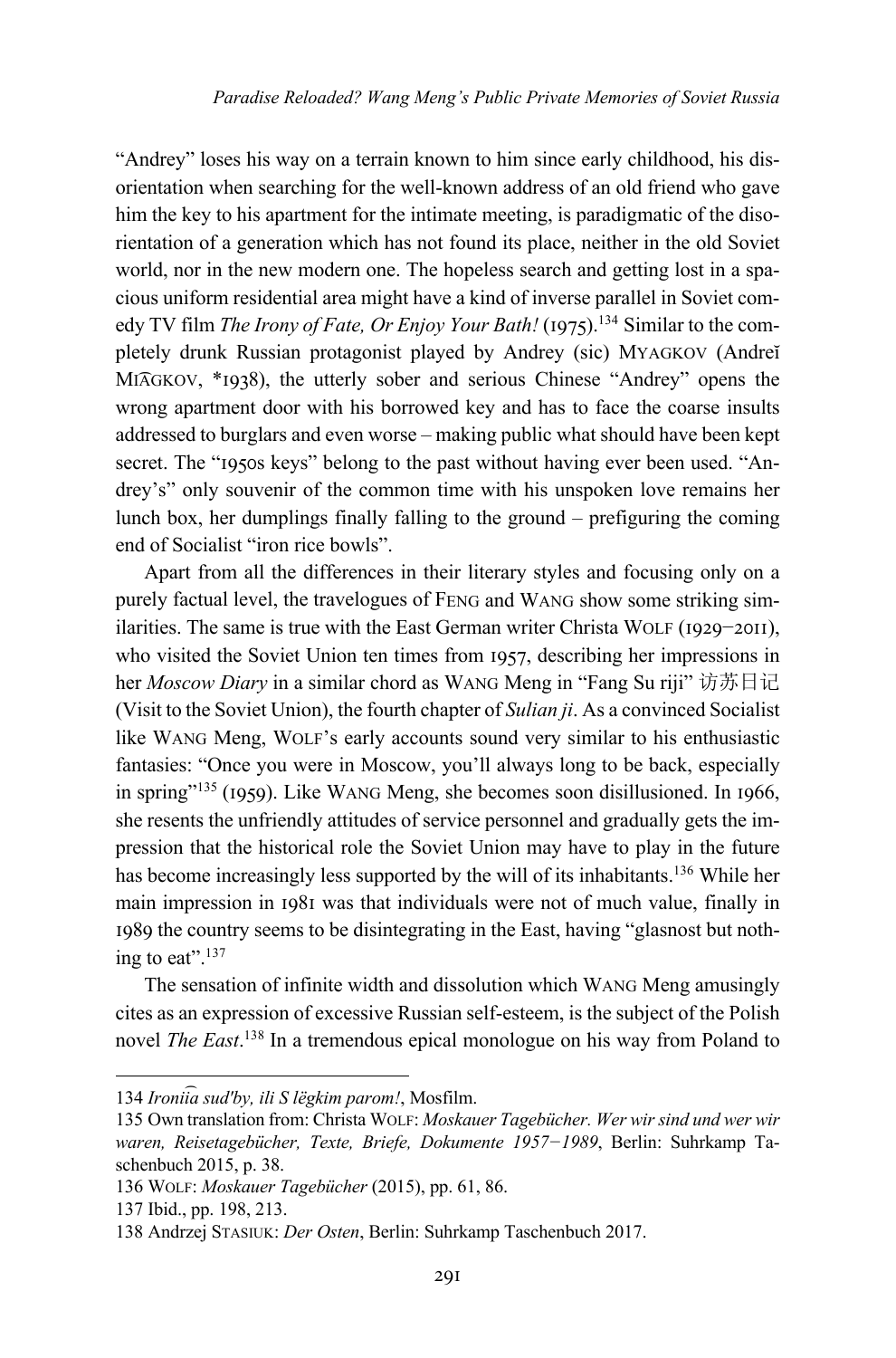China, the author Andrzej STASIUK ( $*$ 1960) takes up the trial of a seemingly infinite Post-Soviet space and a (Soviet) Russia he never cared about in his youth. His longing for a dreamscape and the dwelling in a melancholy of knowing that this will never be attained, could at times be a reminder of WANG Meng in a nostalgic mood. Yet the beginning and the end of his journey into the depths of Post-Soviet space and into his own mind and past are very different, with one main exception – Russian music: The songs, they are "singing deep into the night […] for which they are loved all over the world."139 Arriving at the glitzy, hypermodern Manzhouli at the Chinese border, rising like a mirage out of the Russian grassland his outlook remains disenchanted and like that of WANG Meng, albeit sounding more blunt: "Russia, you don't have a chance."<sup>140</sup>

In a similar way WANG Meng abandons the realm of courtesy prescribed by paying one's respects to a memorial in his autobiography. An example of this would be his participation in a conference on civil society and public space in Bellagio (Italy) in 1993 when he met with Russian scholars:

While discussing the notions of Asia and the East, the two Russian participants emphasized that their country was European as well as Asian, covering an area of so and so many million square miles of which so and so many million square miles were situated in Asia. Their argumentation reminded me of the Sino-Soviet dispute during the era of KHRUSHCHEV about whether the Soviet Union should attend the Asian-Africa-Conference. […] Circumstances have completely changed with the passage of time as well as the nature of the discourse, but their discursive strategies remained the same. The Russian way of argumentation resembles their blueprint of reform. It's meant to prove that their model of reform is of transcontinental significance, to demonstrate that with their model of reform, even without generating positive results for the time being, they will still have the last laugh. […] Why does one have to insist so stubbornly on the universal transferability of one's own way? Without further ado, China calls its method "Socialism with Chinese characteristics".141

#### Conclusion: Paradise Lost – Memories Regained

Coming back to the movie scene mentioned at the beginning: Did WANG Meng open a similar secret room in *Sulian ji* only to proclaim that it belongs to somebody

<sup>139</sup> STASIUK: *Der Osten* (2017), p. 138.

<sup>140</sup> Ibid., p. 144.

<sup>141</sup> WANG Meng: *Wang Meng zizhuan* (2017b), p. 108.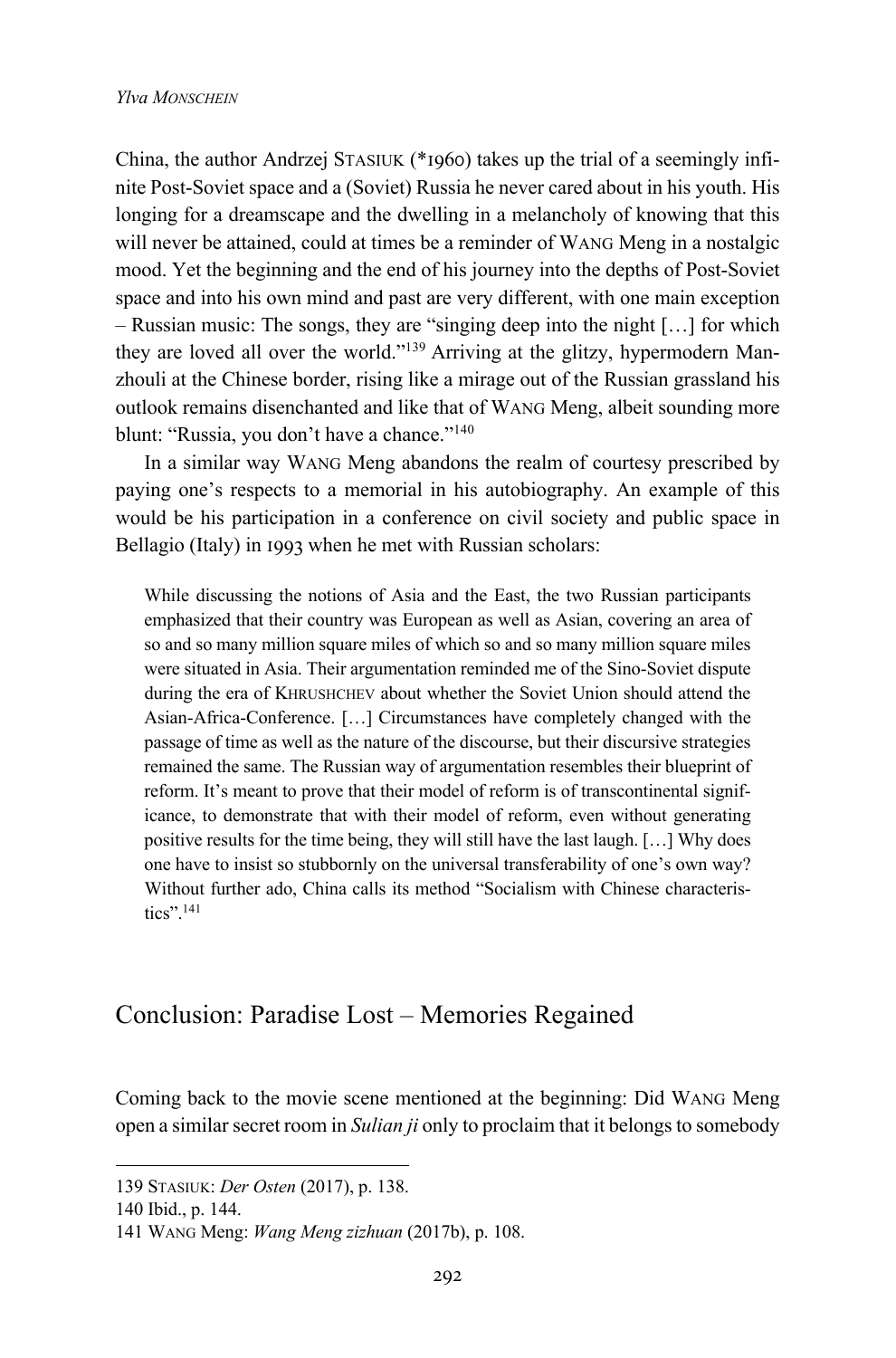else? In contrast to *Black Hole*, this is not a nostalgic re-enactment leading to nowhere. On the contrary – this does not at all remind us of another version of disorientation, where the protagonist hides in a secret retreat playing "Ural Rowan Tree". The Soviet song is mentioned several times in *Sulian ji* as well, first of all in the Hotel Cosmos in Moscow, later in the Restaurant Baikal in Beijing.<sup>142</sup> But WANG Meng, who certainly likes the song and who must know the blockbuster series widely discussed by intellectuals, obviously avoids a direct connection to his thematic spectrum. He does not need to choose between two systems. According to ZHA Jianying 査建英 (\*1959), WANG Meng cited a line from BEI Dao's 北  $\mathbb{H}$  (\*1949)<sup>143</sup> famous poem in a TV interview: "I do not believe!" – Only to solemnly make the statement: "I can say this about my generation: We believe!"<sup>144</sup> Not without humor, the implicit author ponders on his credibility: "Would outsiders understand if I told them that I spent the best time of my life with the Soviet Union? They would take me for a Stalinist or even worse […]. At least some Hong Kong readers would find it unbearable."145 However, his political convictions tend to be rather pragmatic when it comes to historical evaluations: "Blaming China's problems on MAO is simplistic […] And I think he did two great things. The first was leaving Hong Kong alone in 1949 even though he could have taken it over with a brigade at the time. The second was breaking up with the Soviet Union, thus leaving a window open to the West and getting China out of the big Socialist family."<sup>146</sup>

Although there are more than enough accounts of WANG Meng's many visits to other countries and continents,147 in *Sulian ji* the "window on the West" is a comparably small one. However, the author's cross-cultural gaze never disappears. Trying to avoid treating the "West" as one amorphous cultural entity, he differs as a rule between individual European countries and the U.S. Yet, none of these countries may compare to the country of his youth: "This of course is a result of the

<sup>142</sup> WANG Meng: *Sulian ji* (2006), pp. 19, 213.

<sup>143</sup> For a German translation see Wolfgang KUBIN (ed.): *Nachrichten von der Hauptstadt der Sonne. Moderne chinesische Lyrik 1919–1984*, Frankfurt a. M.: Suhrkamp 1985, pp. 184f.

<sup>144</sup> ZHA Jianying: "Servant of the State. Is China's most eminent writer a reformer or an apologist?", 2010, November 1. Available online: https://www.newyorker.com/magazine/2010/11/08/servant-of-the-state (last access 2019, October 15).

<sup>145</sup> WANG Meng: *Sulian ji* (2006), p. 156, cf. WANG Meng: *Wang Meng zizhuan* (2017b), p. 363.

<sup>146</sup> ZHA Jianying: "Servant of the State" (2010).

<sup>147</sup> See a few examples in WANG Meng 王蒙: *Wang Meng wencun* 王蒙文存 (Wang Meng Archive), Vol. 15, *Fengge Lundun* 风格伦敦 (London Style), Beijing: Renmin wenxue chubanshe 2003.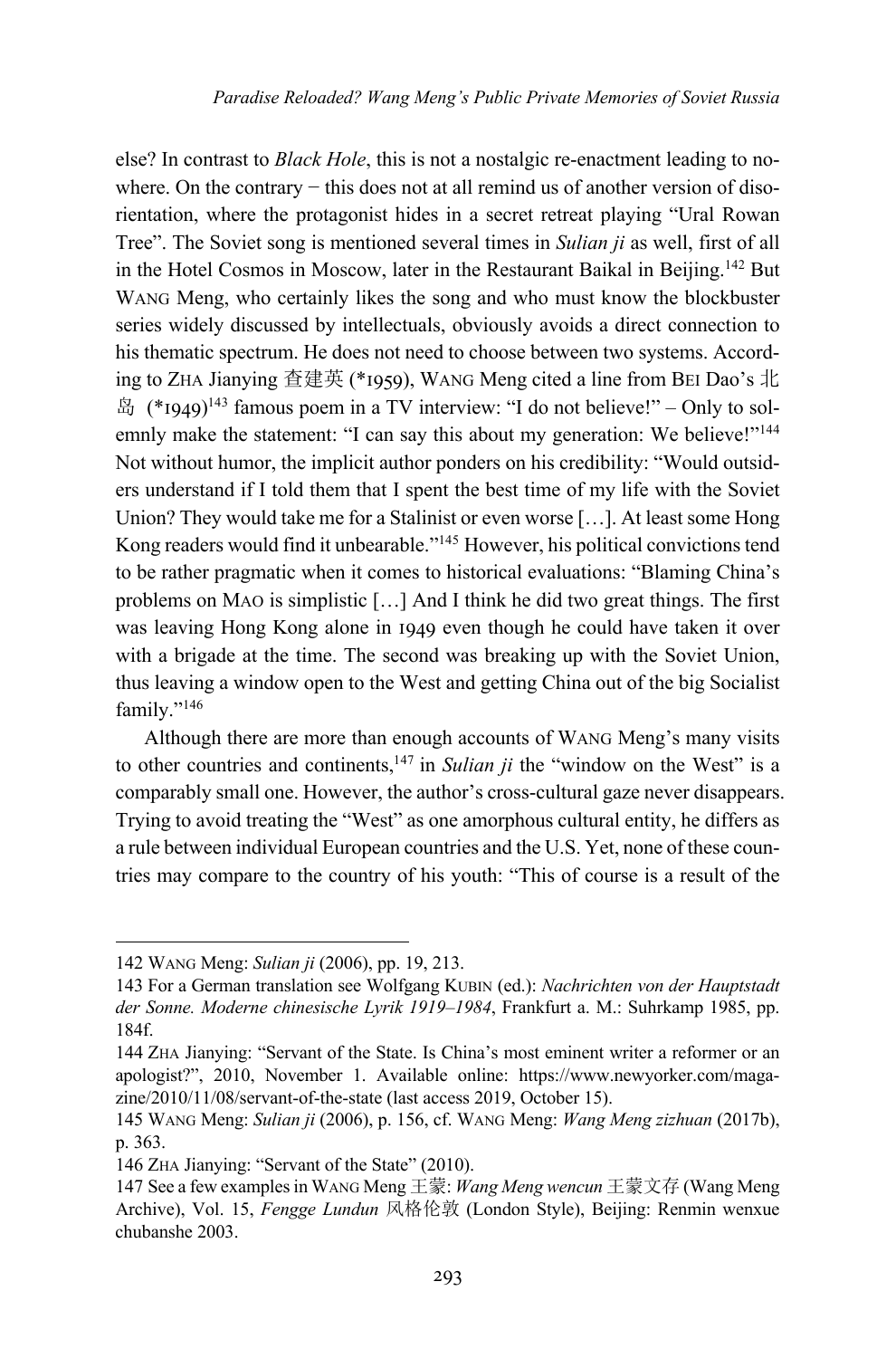exclusive orientation toward the Soviet Russia (*Su-E*  $\ddot{\pi}$  f) during the 50s.<sup>"148</sup> In the 1982 novelette "It's Hard for Us to Meet"<sup>149</sup> the title of which could be a heading to WANG Meng's Sino-Russian story as well, the author describes the complicated interpersonal relationships between a mainland Chinese man and an American overseas Chinese woman, bearing certain autobiographical features.150 Its plot of two lovers being prevented from coming together in the wake of unfortunate circumstances seems to be a recurring theme in his work.

Sometimes foreign representatives play the role of testimonies of the author's own impressions; or they share observations he had not thought about, as in one case, when an American visitor to the Soviet Union states that the Soviets have no sense of humor. In another passage of the text we hear that WANG himself would lose all his humor as soon as the Soviet Union was involved:

Humor is a wisdom of adults. […] But not in the case of the Soviet Union. When I longed to go there, this was a long, long time before my wisdom developed. As for the Soviet Union, it seems to me my sense of humor will not be sufficient. During the 22 days when I visited the SU. I had problems with my humor.<sup>151</sup>

Two decades later, however, his humor had matured. After a visit to the Crimea, the backdrop of Anton CHEKHOV's (1860-1904) short story "The Lady with the little Dog", he observes that the seaside promenade and the waves of the Black Sea may not have changed, but "I only saw old ladies with big dogs".<sup>152</sup>

Memory turns out to be somewhat untamable, being even all but politically correct. In his childhood imagination, the Hong Kong author LEUNG Ping-kwan 梁秉鈞 (1949−2013) associated Great Britain with "a country on a distant continent, with a sparkling grey aluminum tooth mug and ominous, tasteless old meat".<sup>153</sup> Time and again WANG Meng seems to disclose fragments of his autobiography. However, when disclosing the nonfictional background of one puzzling detail, another mystery pops up, as in the case of the mysterious black Russian noodles sent

<sup>148</sup> WANG Meng: *Sulian ji* (2006), p. 169.

<sup>149</sup> "Xiangjian shi nan" 相见是难, cf. the translations WANG Meng: "The Strain of Meeting". In: WANG Meng, *Selected Works of Wang Meng*, Vol. I, *The Strain of Meeting*, Beijing: Foreign Languages Press 1989, pp. 83–248; WANG Meng: "It's Hard for Us to Meet". In: WANG Meng: *Alienation. Yihua* 異化, Hong Kong: Joint Publishing (H.K.) Co. 1993, pp. 103–281.

<sup>150</sup> For a critical comparison with two similar texts (one of FENG Jicai) see MARTIN: "Wang Mengs Roman *Schwer fällt das Wiedersehen*" (1996), pp. 279–291.

<sup>151</sup> WANG Meng: *Sulian ji* (2006), p. 54.

<sup>152</sup> WANG Meng: *Wang Meng zizhuan* (2017b), p. 295.

<sup>153</sup> LEUNG Ping-kwan: "Die Insel und das Festland". In: Marc HERMANN (ed.): *Stumme Städte. Neue Großstadtliteratur aus China*. In: *Orientierungen. Zeitschrift zur Kultur Asiens*, Themenheft 2006, p. 143.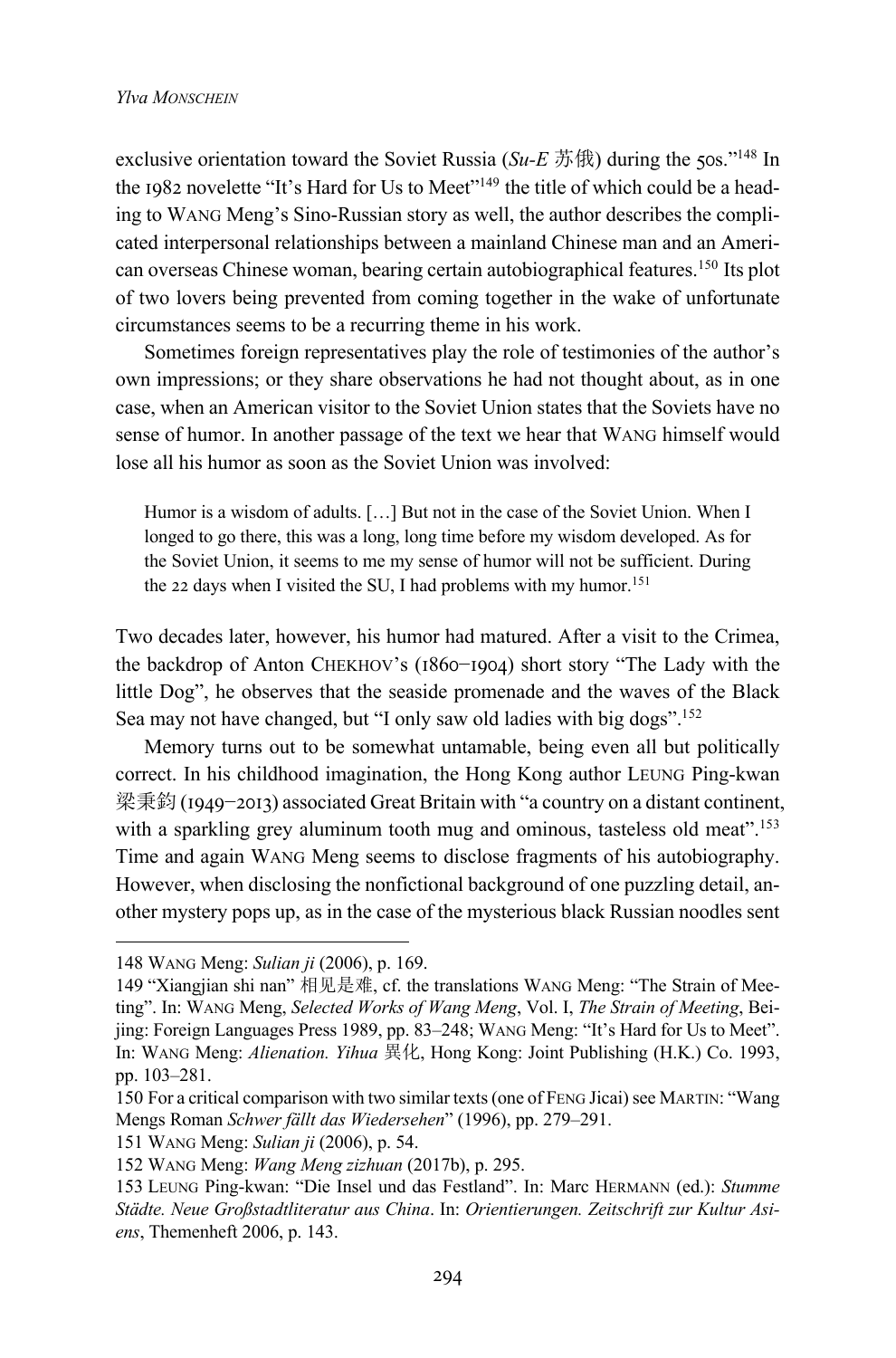from Moscow (with love?). In doing so, he leaves us with a series of metaphors of how we humans will never truly understand each other, be it Russians and Chinese, be it Chinese and Chinese, or any other people.

Despite WANG Meng's openness to foreign countries and cultures all over the world, this does not touch upon his special relationship toward Russia, as the happiest time of his youth after an unbearable childhood was the direct outcome of Sino-Soviet friendship, whereas traumatic events like the "Great Leap Forward" and the "Cultural Revolution" coincided with the Sino-Soviet split. According to him "from 1949 to 1957 China was a free kingdom of love"<sup>154</sup>. One of his novels is even entitled *Season of love*155. In *Sulian ji* we are told: "The Soviet Union, this is me at the age of 19, this is my first love, the beginning of my life as a writer."<sup>156</sup> Therefore, the author's first idealized or sexualized love might well have been a Russian "devushka", no matter whether real or imagined. Taking this into account, the approach to compare the "relationship between the Russian and Chinese revolutions" to a "romance"<sup>157</sup> would prove perfectly correct in the case of WANG Meng. However, this becomes obvious only when reading the whole *oeuvre* in question in order to recognize the semi-fictitious love story and the artistic finesse behind it. Therefore, it is also a lack of understanding or interest which perpetuates the tragedy of this publicly private love in a very special way. As the romance is destined to remain a secret from the very beginning and without a common future, this not only conforms to the encapsulated literary necessity connecting the narrative to the world of famous tragic love stories, but also ensures the overall consistency of a Sino-Soviet partnership which was doomed to failure.

When figuring out how to characterize WANG Meng's actual view of the Soviet Union, we have to distinguish between different levels of perception: When looking at the cover and leafing through the booklet, one might easily get the impression of a politically correct publication for the sake of Sino-Soviet friendship. However, when going into detail and looking behind the numerous hints and remarks, this will lead quite to the opposite result. *Sulian ji* does not merely show a Russia through a Soviet lens or the Soviet Union through a modern Chinese liberal socialist's lens, but by constantly changing perspectives it is zooming in and zooming out of space and time, switching between a great diversity of sometimes contradicting constellations. After all, these variations show the contours of a Soviet Union in the Chinese mind, an intangible Soviet Russian cultural heritage being

<sup>154</sup> WANG Meng: *Wang Meng zizhuan* (2017a), p. 103.

<sup>155</sup> WANG Meng 王蒙: *Lian'ai de jijie* 恋爱的季节 (Season of Love), Beijing: Renmin wenxue chubanshe 2001.

<sup>156</sup> WANG Meng, *Sulian ji* (2006), p. 21.

<sup>157</sup> Elizabeth MCGUIRE: "Sino-Soviet Romance: An Emotional History of Revolutionary Geopolitics". In: *Journal of Contemporary History*, Vol. 52 (4), 2017, pp. 853–873.